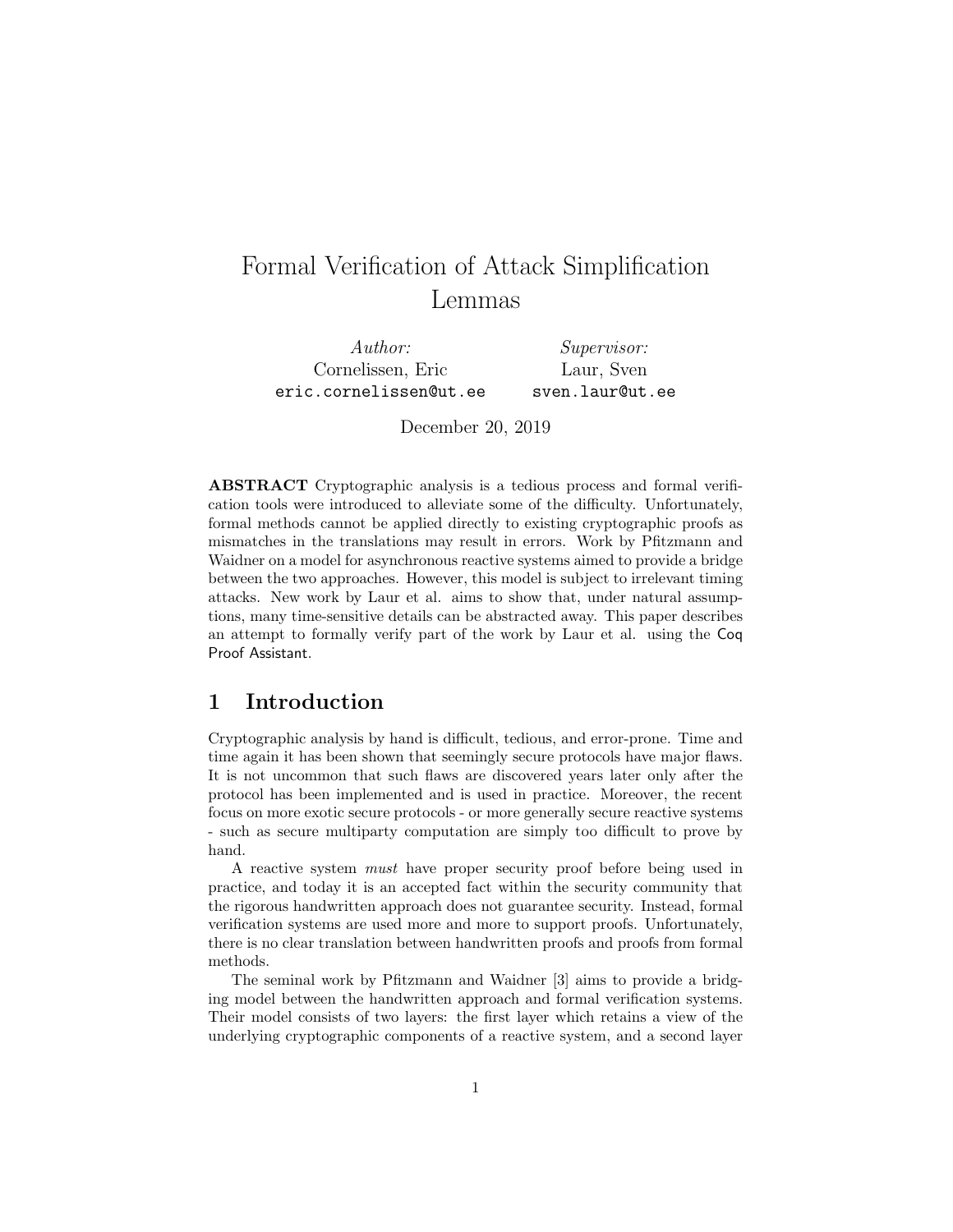which provides abstract services that hide the cryptographic details. The former can be used for rigorous handwritten proofs, while the latter is perfect to implement in formal verification systems.

However, Pfitzmann and Waidner's model is subject to "irrelevant" timing attacks and researchers using the model must go to great lengths to show that their proof also holds for these attacks. This problem affects the analysis of Multi-Party Computation Protocols in particular. Some attacks can be considered "irrelevant" because they model behaviour that does not help the adversary gain an advantage in the protocol. New work by Laur et al. (still in development) aims to show that, under certain natural assumptions about the adversary, a proof in Pfitzmann and Waidner's model implies security regardless of such timing attacks.

In this work one of the lemmas from the work by Laur et al. is proved using the Coq Proof Assistant. Coq is a proof management system that provides a formal language to write mathematical definitions as well as theorems. Theorems can be proven with Coq through a semi-interactive development environment to obtain machine-checked proofs [\[2\]](#page-25-1).

This paper is organized as follows. Section [2](#page-1-0) provides preliminary details (notation and definitions) and Section [3](#page-2-0) gives background information on Pfitzmann and Waidner model, Laur's work, and the Coq Proof Assistant. Then, Section [4](#page-7-0) describes how the two models have been translated into Coq and how the lemmas are proven. Finally, Section [5](#page-22-0) and [6](#page-24-0) provide a discussion on the approach taken in this paper and conclusion respectively.

# <span id="page-1-0"></span>2 Preliminaries

Notation Π is used to denote a protocol. For Pfitzmann and Waidner's model we denote by A the adversary,  $\mathcal{P}_i$  a party in a protocol  $\Pi$ ,  $\mathcal{I}_i$  the component of  $\mathcal{P}_i$  that executes a protocol  $\Pi$  faithfully, and  $\mathcal{Z}_i$  the component of  $\mathcal{P}_i$  that A uses to corrupt  $\mathcal{P}_i$ .  $\mathcal{F}_j$  represent ideal functionality for the protocol  $\Pi$ . A buffer is denoted as  $b^+$  or  $b^-$  depending on its direction (outgoing and incoming respectively).

A subscript is used for indexing, so  $\mathcal{P}_i$ ,  $\mathcal{I}_i$ ,  $\mathcal{Z}_i$ , and  $\mathcal{F}_j$  (where  $\mathcal{P}_i = (\mathcal{I}_i, \mathcal{Z}_i)$ ) are specifically the  $ith/jth$  instance of each of the respective components. Similarly,  $b_k^+$  and  $b_k^-$  are the *k*<sup>th</sup> buffer. Morever,  $b_k^+$  and  $b_k^-$  denote a connected pair of buffers, whereas  $b_k^+$  and  $b_l^-$  denote two unrelated buffers.

A monospace font is used to denote Coq code.

Definitions The following contains informal definitions of terms used throughout the paper. A Protocol or Asynchronous Reactive System is a system that works asynchronously, i.e. parties do not communicate in real-time and is reactive, i.e. parties (can) provide many inputs into the system. In the context of the use of cryptographic protocols in the real world the model captures that message exchange is not instant (asynchronous) and that protocol consists of multiple messages or even multiple subprotocols (reactive).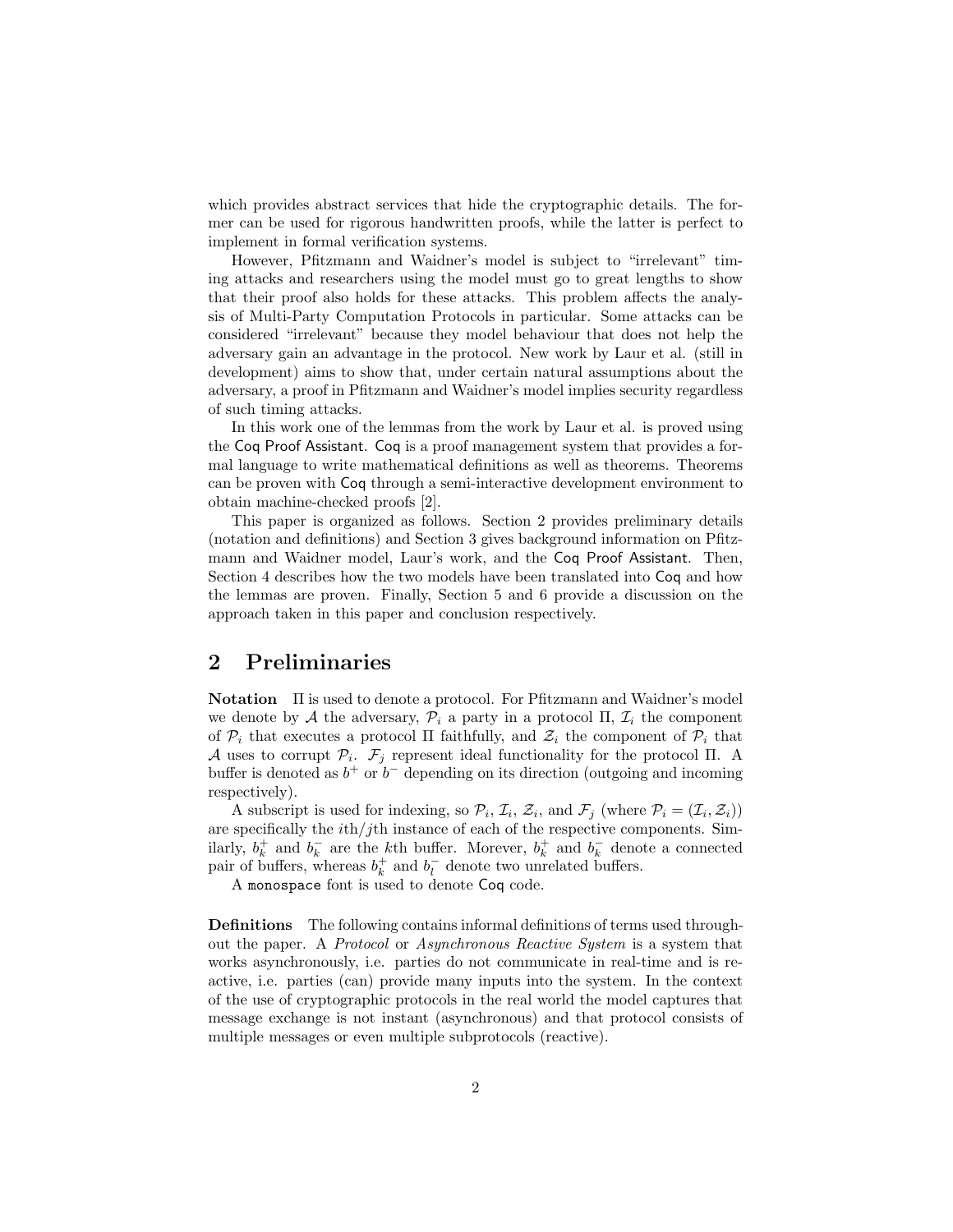An Adversary is an entity that is malicious and tries to either distort the workings of a protocol or subvert the security of a protocol. A *(Honest) Party* is an entity that participates in a protocol according to the protocol specifications, whereas a  $Corrupt(ed)$  Party is an entity that participates in a protocol as the adversary wishes. Ideal Functionalities make up the public functionality of a protocol that always behaves as it should (i.e. it cannot be controlled by the adversary entirely unless A controls all inputs into the ideal functionality).

## <span id="page-2-0"></span>3 Background

This section introduces Pfitzmann and Waidner model for Asynchronous Reactive Systems [\[3\]](#page-25-0), explains the parts of Laur's work that are relevant to the present work, and finally, it introduces the Coq Proof Assistant.

## <span id="page-2-2"></span>3.1 A Model for Asynchronous Reactive Systems

Pfitzmann and Waidner seminal work [\[3\]](#page-25-0) describes a novel modelling technique for Asynchronous Reactive Systems. Their model has cryptographically sound semantics and supports the composition of systems. As a result, it can be used as a bridge between rigorous hand-written proofs and tool-supported formal verification techniques. The model follows the common approach in cryptography to use simulations, and should, therefore, be familiar to cryptographers.

What follows is a condensed description of the model, for a full treatment of the model we refer to the original paper by Pfitzmann and Waidner [\[3\]](#page-25-0). For this paper, the model consists of four principal components and connections (in the form of buffers) connecting them. This setup is depicted in Figure [1](#page-3-0) for a 5-party protocol with one party displayed in full.

The components are: 1) the *Interpreter*  $\mathcal{I}_i$  which executes the protocol faithfully; 2) the Corruptor (or Corruption Module)  $\mathcal{Z}_i$  which, when activated, gives the adversary full control over the message of the respective  $\mathcal{I}_i$ ; 3) the Adversary A which, as usual, tries to manipulate the protocol to obtain some sort of advantage; and 4) the ideal functionalities  $\mathcal F$  which compute functions upon receiving inputs. The combination of the  $\mathcal{I}_i$  and  $\mathcal{Z}_i$  components give rise to a party  $P_i$ . The adversary A may or may not control any party  $P_i$  through  $\mathcal{Z}_i$ .

The different components can communicate through means of buffers. A buffer is a unidirectional communication channel which must be clocked to get the message from the sender to the receiver. A message can be any valid message within the protocol being executed or a *query* by the adversary. A query is a message directed at a corrupted parties interpreter  $\mathcal{I}_i$  and can be used by  $\mathcal{A}$  to obtain information about the internal state of the party.

#### <span id="page-2-1"></span>3.2 Laur's work

The (unpublished) work of Laur addresses the limitation of Pfitzmann and Waidner's model that it is subject to "irrelevant" timing attacks. This manifests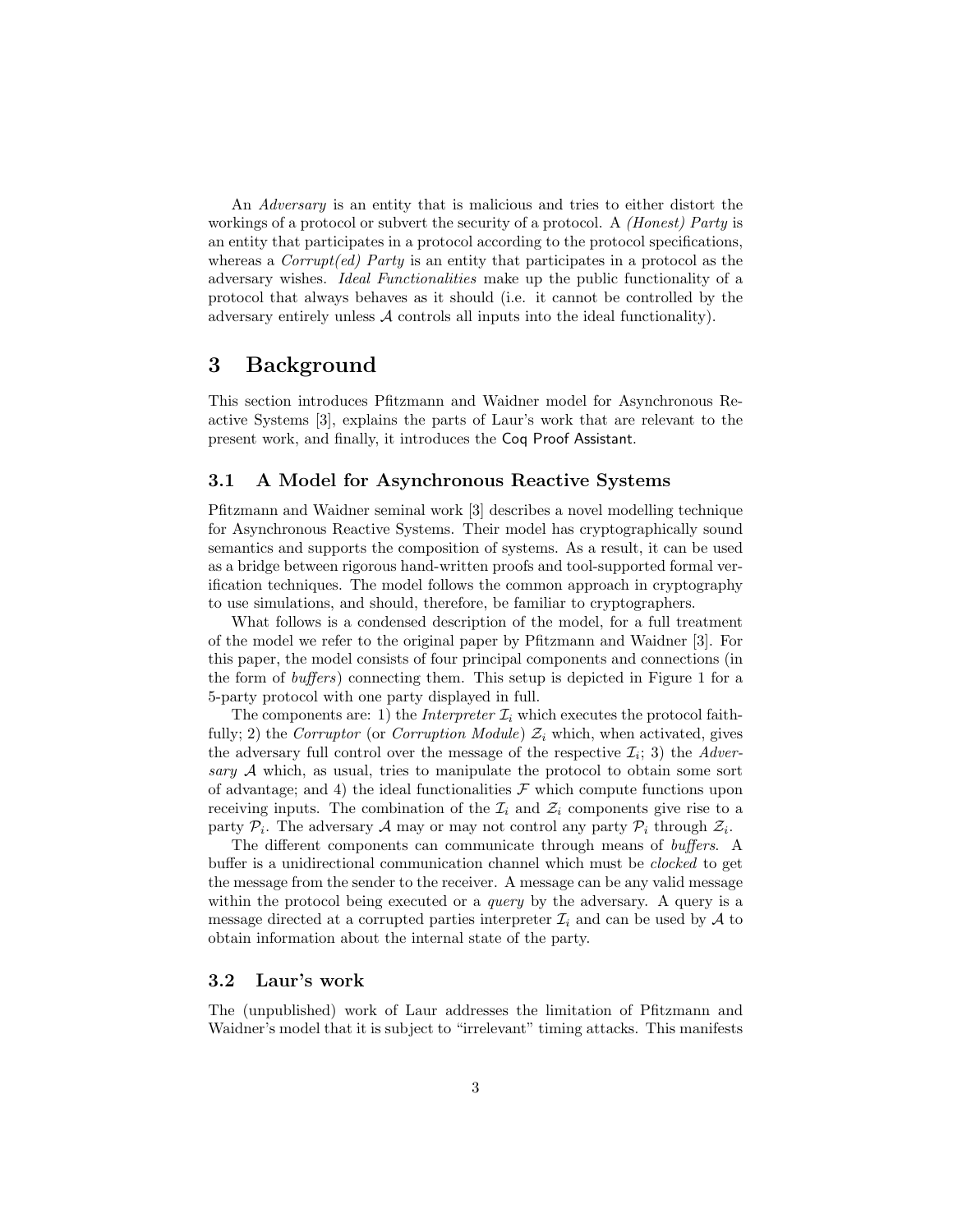<span id="page-3-0"></span>

Figure 1: An overview of the components in Pfitzmann and Waidner's model. Note that only a single party  $P_i$  is shown, the other parties live at the far right, where the other  $\mathcal{Z}_i$ s are depicted. (*source: Laur et al.*)

itself through the fact that  $A$  can advance the protocol throughout the model at any time. As a result, researchers using the model have to prove that their findings also hold when accounting for these edge cases. Laur et al. put certain natural restrictions on the adversary in the original model to obtain an alternative model where proofs entail security even when accounting for "irrelevant" timing attacks (without having to prove that separately).

For the present work one needs to understand Pfitzmann and Waidner's model, as explained previously, and the following restrictions and modifications on the model. How these properties give the desired result is out of the scope of this paper and will not be discussed.

 $\mathcal{I}_i$  must be a Well-Formed Program. This entails, among others, that it does not alter its memory before being engaged in a protocol Π, nor does it try to end a protocol more than once. When combining the previous with observations that are omitted here for brevity, any adversary in the model can be reduced to an adversary that adheres to a Tight Message Schedule. This means that the adversary will never send two consecutive messages from a party to a  $\mathcal{F}_j$  or vice versa.  $\mathcal{F}_j$  follows strict behaviour rules. This entails, among others, that it only works with inputs it expects, computes values immediately upon having received all inputs, and tags its messages correctly.

Next is the definition of a *Semi-Simplistic Adversary*, which, together with the previous restrictions and modifications as axioms, form the basis for the lemmas that will be proven with Coq. The structure of a Semi-Simplistic Adversary  $\mathcal{A}'$  in relation to the other components is also shown in Figure [2.](#page-4-0)

- 1. The adversary can clock outgoing buffers  $b^+$  of parties only when all incoming buffers  $b^-$  to all corrupted parties are empty.
- 2. The adversary can clock any incoming buffers  $b^-$  to an honest party only when all incoming buffers  $b^-$  to all corrupted parties are empty.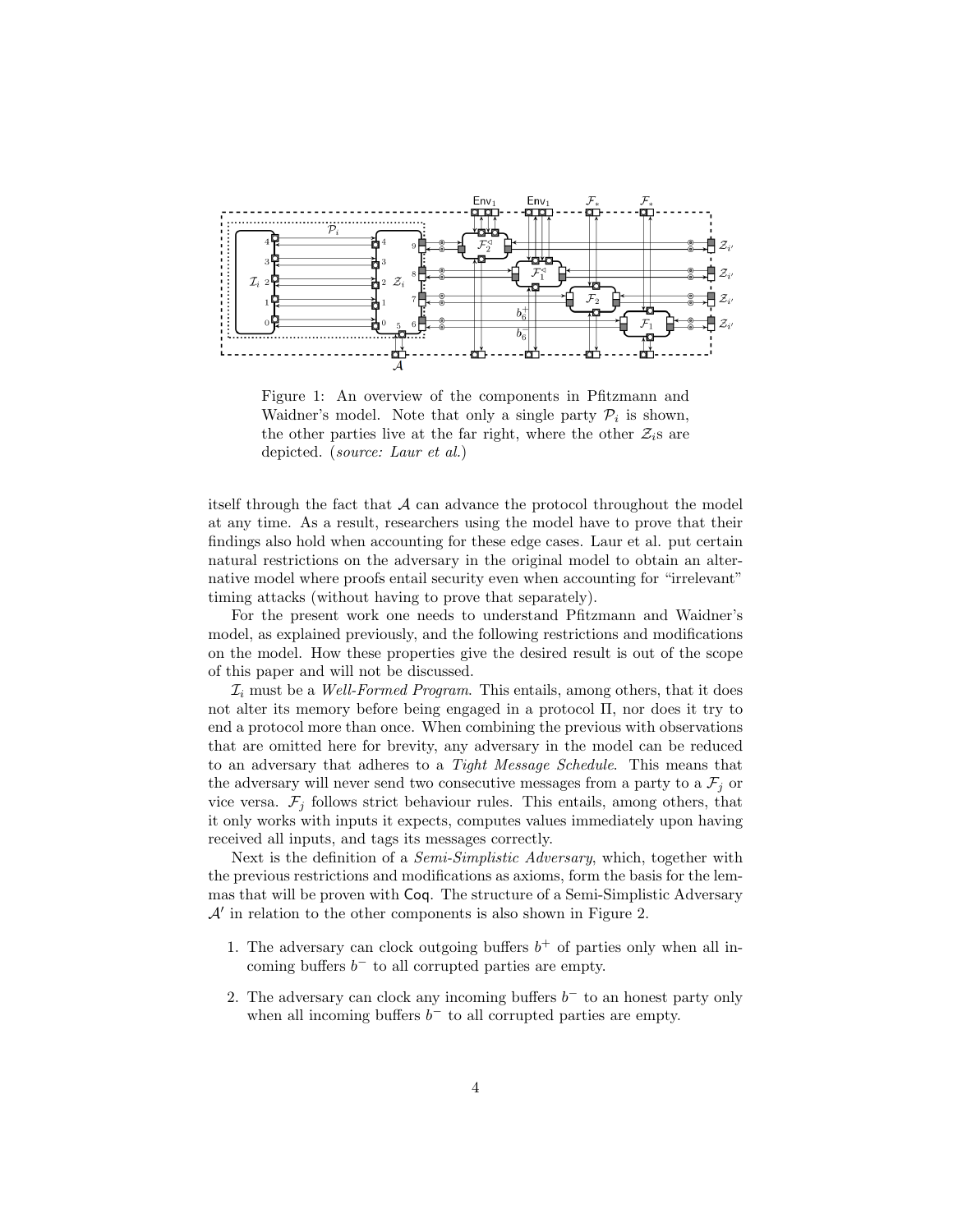<span id="page-4-0"></span>

Figure 2: An overview of the components in the model after the modifications by Laur et al. Note that the adversary, in contrast to Figure [1](#page-3-0) is now a composition of an  $A$  and a copy of  $\mathcal{I}_i$ . (source: Laur et al.)

- 3. Upon receiving a message from a  $\mathcal{F}_j$ , the adversary immediately forwards it to the respective  $\mathcal{I}_i$ .
- 4. The adversary can send any message to a  $\mathcal{F}_j$ .
- 5. The adversary can always send corruption instruction to  $\mathcal I$  that do not alter the state of  $\mathcal{I}.$
- 6. The adversary performs no other corrupt actions.

## 3.3 Coq Proof Assistant

The Coq Proof Assistant<sup>[1](#page-4-1)</sup> is, "a formal proof management system [that] provides a formal language to write mathematical definitions, executable algorithms and theorems together with an environment for semi-interactive development of machine-checked proofs." [\[1\]](#page-25-2)

This means it can be used to construct machine-checked proofs through a formal language. This language can also be used to write mathematical definitions and executable algorithms, i.e. it is a (Turing incomplete) programming language. One can think of Coq as a system that can be used to specify a formally defined system through mathematical expressions - typically programming languages [\[1\]](#page-25-2), but in this case a cryptographic model - and then prove lemmas and theorems about the system.

<span id="page-4-1"></span><sup>1</sup>See <https://coq.inria.fr/>.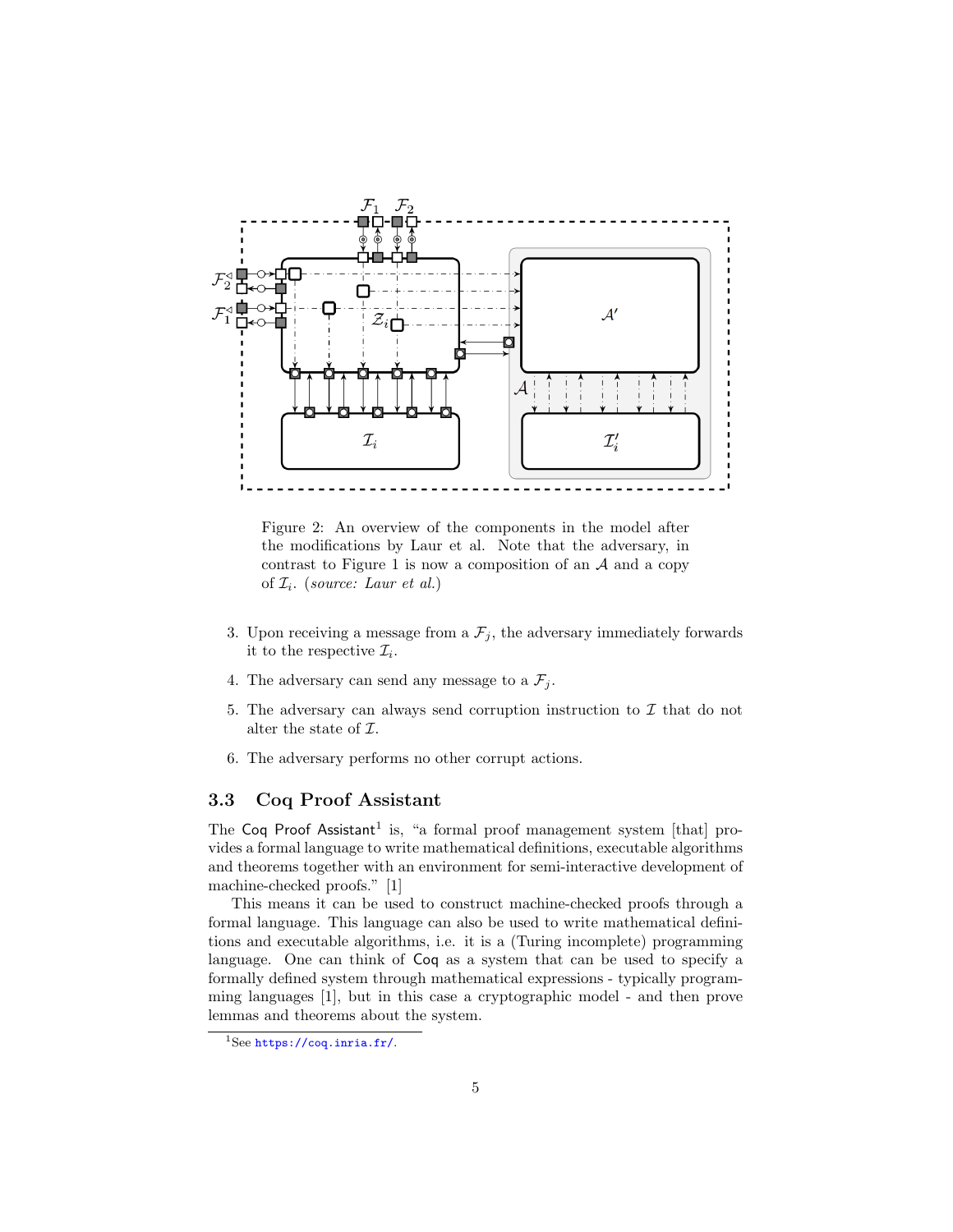Coq comes with "an environment for semi-interactive [...] machine-checked proofs". Machine-checked means the proofs for the lemmas and theorems written in Coq are automatically checked for correctness. Semi-interactive means that it is possible to step forwards and backwards through a Coq program, which is particularly useful in proofs where each proof-step can be evaluated separately (in contrast to say a function definition which Coq evaluates entirely at once).

To learn more about Coq we recommend the reference manual [\[2\]](#page-25-1) and the Software Foundations books [\[5\]](#page-25-3). Next, some relevant terminology and syntax for this paper are introduced. Coq is a strictly typed functional programming language.

### 3.3.1 Programming in Coq

The primary aspect of the programming language used in the present work are the Record, the Inductive definition, and lists.[2](#page-5-0) Practically, it is important to note that expressions are ended with a period rather than a semi-colon, and that type annotations in Coq go behind the variable name as in (b : bool) or  $(n : \text{nat})$ . A Record is similar to *Structs* in the C family or *Objects* in objectoriented programming languages but, like a Struct, it cannot have "methods".

Lists in Coq use a notation common to functional programming languages. Putting expressions inside angular brackets, [ and ], constructs a list out of the values. The notation head :: tail constructs<sup>[3](#page-5-1)</sup> a list where head is the first element of the list and tail is a list containing the remaining elements of the list. The notation neck ++ tail constructs a new list as the concatenation of the two lists neck and tail.

Records in Coq are collections of values. A new Record can be defined using the Record keyword followed by the name of the Record type, as illustrated in Figure [3.](#page-5-2) In Figure [3,](#page-5-2) mkFoo can be considered as the constructor of the Record, which can be used as (mkFoo true 1) to create an instance of Foo. n and b are the fields of the Record with types nat and bool respectively. To access the field b of an instance of Foo one writes instance.(b).

<span id="page-5-2"></span>Record Foo: Set := mkFoo  $\{ b : \text{bool} ; n : \text{nat} \}.$ 

Figure 3: An example Record in Coq.

#### 3.3.2 Proving in Coq

As a proof engine, Coq uses a special syntax through so-called tactics. But first, a prover needs to define a theorem or lemma (or corollary). This can be achieved using the keywords Theorem or Lemma (or Corollary) and giving it a

<span id="page-5-0"></span><sup>2</sup>Observant readers may note the syntax Set and Prop in later sections. It is not important to understand them but the basic intuition is that Set is the type of normal types used in programming and Prop is the type of logical propositions

<span id="page-5-1"></span><sup>3</sup>Technically it can also deconstruct the list, but this feature is not used in the present work.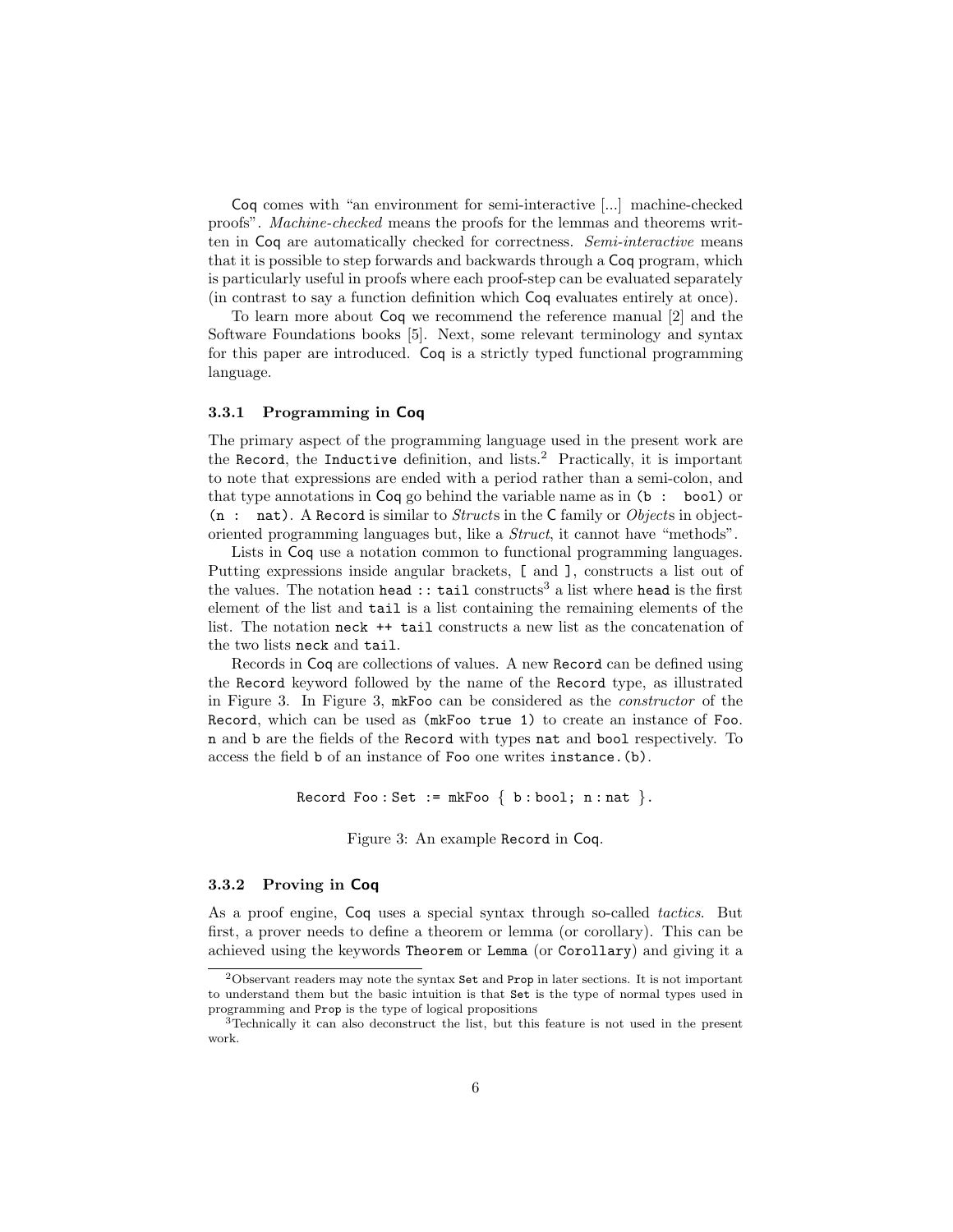name. This is followed by quantification over the variables of interest using the keywords forall or exists. Finally, the actual theorem can be specified, as illustrated in Figure [4.](#page-6-0) Once a theorem or lemma is proven the Qed keyword must be used to indicate that the proof finished.

```
Theorem my\_theorem : for all (l : list nat) (n : nat),(len (n:: 1)) = (len (1 ++ [n]))Proof. ... Qed.
```
Figure 4: A simple example of a theorem stating that adding a value to the beginning or end of the list results in a list of the same length in Coq. The proof of the theorem is omitted for brevity.

During the proof process in Coq one works on a goal within a context. The goal is the statement that is actively being proven. After the Proof keyword, there is only a single goal. If, for example, the goal goes over all natural numbers than, using induction over the natural numbers, one obtains two goals: one to proof the base case and one to proof the step case. The context is the knowledge the prover can use to proof the goal. After the Proof keyword, the context is empty and it is only by using tactics on the goal that a prover can obtain knowledge.

The following Coq tactics are necessary to understand the present work:

- intros This tactic can be used to introduce universally qualified variables as well as hypothesis into the context. For example, in the proof in Figure [4](#page-6-0) one would start by using the tactic intros l n. to introduce the list l and the number n into the context.
- reflexivity This tactic is used when the goal is an equality or inequality that is satisfied (e.g.  $n = n$  or  $3 > 2$  respectively) to tell Coq the goal was proven.
	- split This tactic can be used to split a conjunction into two separate proof goals. For example, if the current goal is  $P \wedge Q$  then split. will result in two new goals: one to proof P and one to proof Q.
	- rewrite This tactic can be used to rewrite something in the goal by the equality from a hypothesis in the context. For example, if the goal is to prove  $n =$ x and there is a hypothesis H in the context that  $x = y$ , then rewrite H. will change the goal to  $n = y$ .
	- (e)apply This tactic can be used to apply a hypothesis to the goal. For example, if the goal is to prove  $n = m$  and there is a hypothesis H in the context that n = m, then apply H. will prove the goal. One will need to use eapply if there is an existential quantifier in the hypothesis that one wants to apply.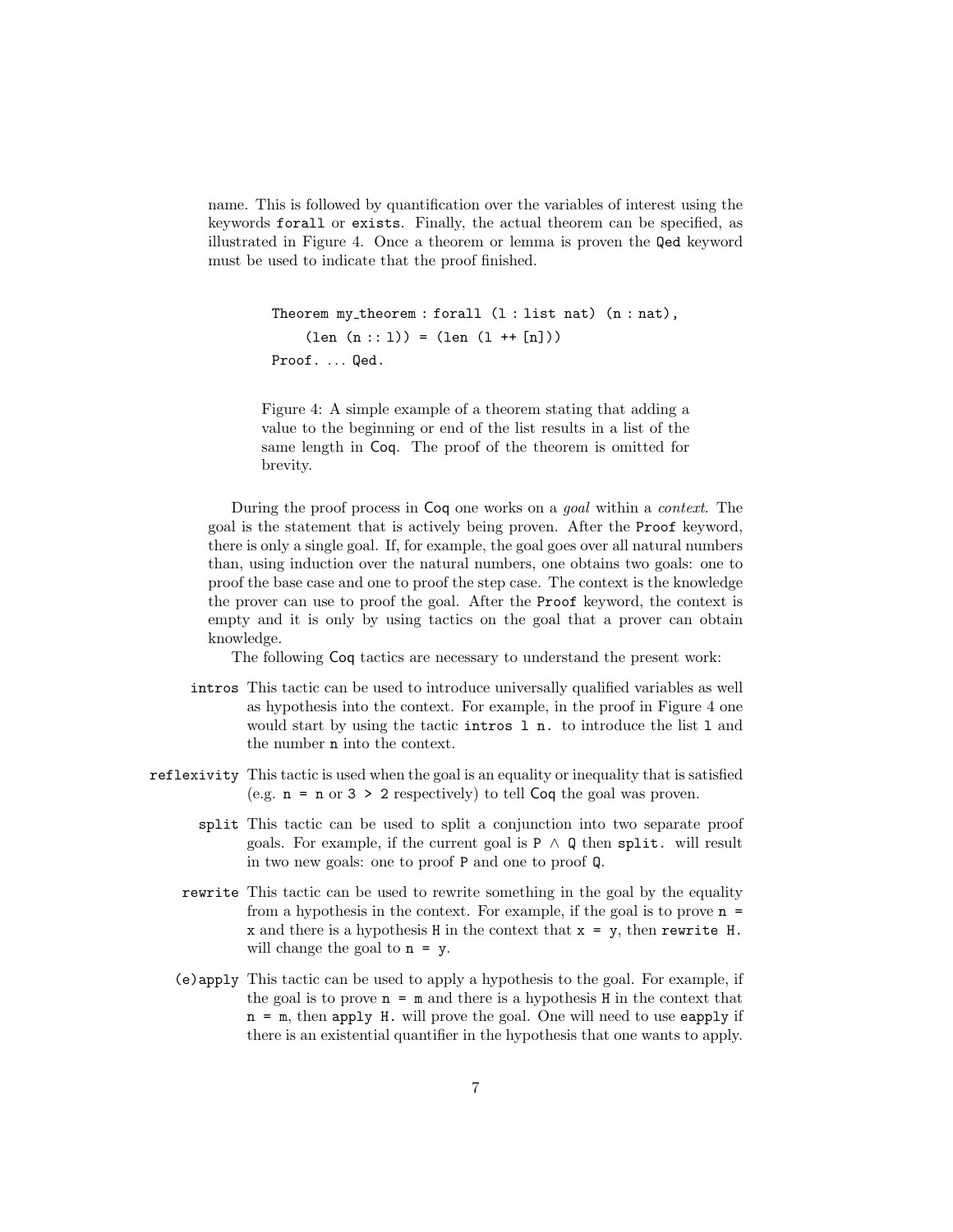exists This tactic can be used to concretize an existentially qualified variable. For example, if the goal is to prove that  $\exists n : n > 2$  then exists 3 will change the goal to 3 > 2 (which can then be proven using the reflexivity tactic).

# <span id="page-7-0"></span>4 Proving Equality through Bisimulation

The lemma that we aim to prove is that a Semi-Simplistic Adversary as defined in Section [3.2](#page-2-1) can, if desired, have equivalent capabilities to a behaviourally unrestricted adversary in the Pfitzmann and Waidner's model. The exact formulation of this lemma is given in Section [4.4.](#page-18-0) Proving this lemma shows, in effect, that putting these limitations on  $A$  does not make it less powerful and so using this new model does not result in a lower level of security.

To prove the desired lemma in the Coq Proof Assistant, Pfitzmann and Waidner's model needs to be modelled in  $\text{Coq}$ . The components of the model (i.e.  $\mathcal{I},$  $Z, \mathcal{P}, \mathcal{A}, \text{ and } \mathcal{F}$  will be modelled as a Record. The clocking of buffers by the adversary will be modelled as a step-relation between two consecutive states of the protocol. I.e. any action the adversary can take will be represented as a relation between the entire state of the protocol before the buffer was clocked and after the buffer was clocked. Also, all possible ways in which the adversary can progress the state of the protocol without clocking a buffer is also modelled as a step-relation.

If the clocking of a buffer results in some computation by a component of the model, the result of the computation is outputted as part of the step. For example, if an ideal functionality  $\mathcal{F}_j$  that expects n inputs has previously received  $n-1$  inputs, the step that inputs the nth value will automatically trigger  $\mathcal{F}_i$  to compute the result and output it to all of its outgoing buffers  $b_1^{\dagger},\ldots,b_k^{\dagger}.$ 

Mathematically, a step-relation can be described as follows, where  $\mathbb{A}_{\mathcal{A}}$  is the set of all adversary states for a particular  $\mathcal{A}, \mathbb{P}_{\Pi}$  the set of all possible states of all parties in  $\Pi$ , and  $\mathbb{F}_{\Pi}$  the set of all possibe states of all functions in  $\Pi$ . The set of possible states  $\Sigma$  of a specific  $\mathcal A$  and  $\Pi$  is given by  $\Sigma_{\mathcal A,\Pi} \subset \mathbb A_{\mathcal A} \times \mathbb P_{\Pi} \times \mathbb F_{\Pi}$ . Then, a step-relation is a function over states  $\sigma_t, \sigma_{t+1} \in \Sigma_{A,\Pi}$  defined as  $s : \sigma_t \mapsto \sigma_{t+1}$ .

First, this section provides an overview of the generic design choices independent of the original model and Laur's version. Then, the design of the original model is given. This includes a detailed explanation of one of the step-relations rules and an overview of all step-rules that have been defined. Following that the design of Laur's modified model is given. This consists of an overview of new and modified step-relation rules. Finally, the approach taken in proving the desired lemmas is provided.

## 4.1 Overall design

This section will briefly highlight some of the design decisions made in modelling the two systems. In doing that it provides background details for the following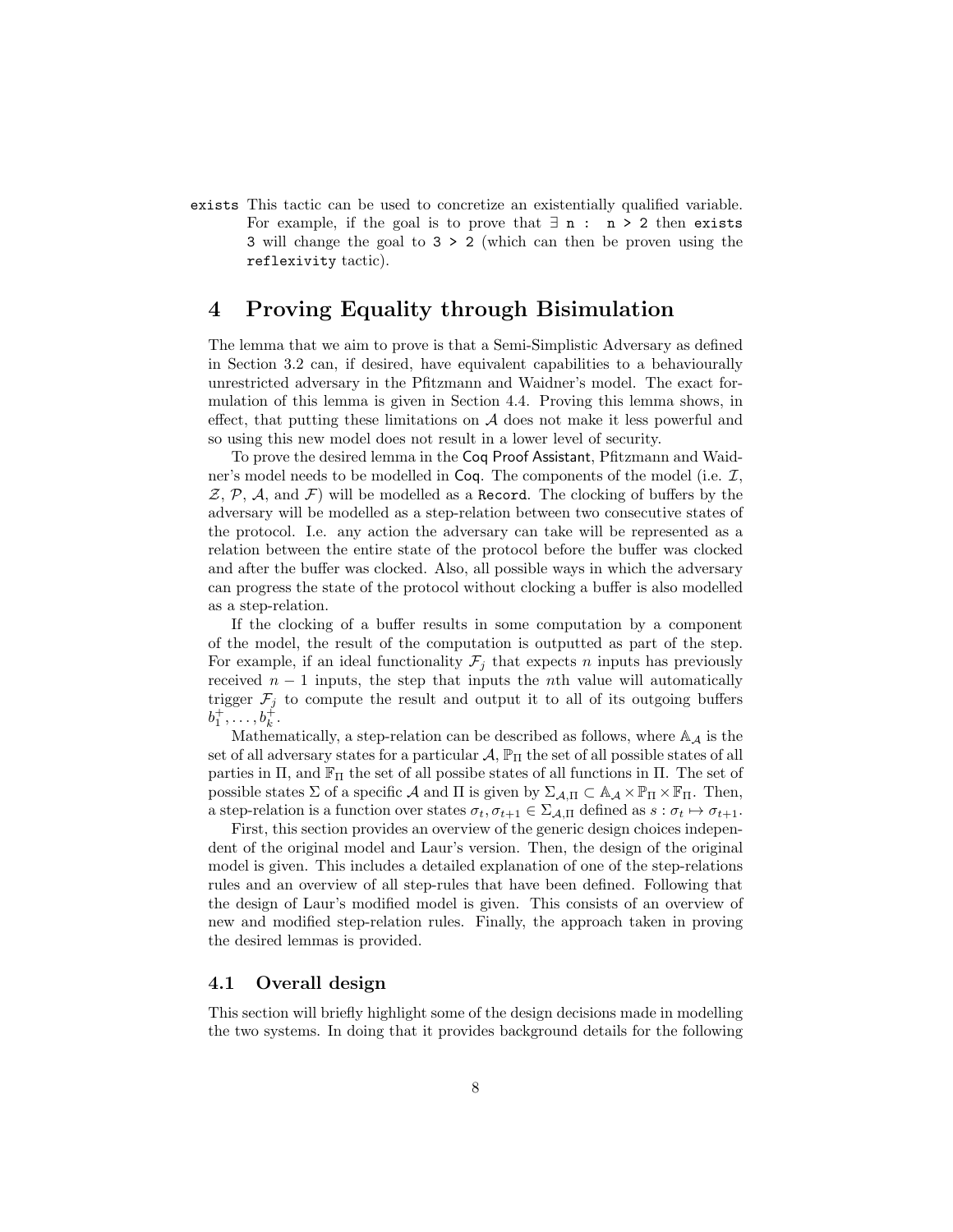two sections, but this section does not contain anything insightful in and of itself.

### 4.1.1 Utilities

A Message, as shown in Figure [5,](#page-8-0) is a Record that carries information over buffers between components. There are essentially two types of messages: queries and non-queries. In Pfitzmann and Waidner model this distinguishes actual values passed around and queries performed by the adversary on corrupt parties (for brevity the response to a query is also flagged as being a query). This separation is required to model the difference between state-changing and non-state-changing messages explicitly.

A message can also be *corrupt* or *not corrupt*. Messages generated by  $A$ are flagged as being corrupt and all other message are not corrupt. Note that all queries are also corrupt which is guaranteed through an Axiom in Coq. [4](#page-8-1) The reason for this separation has to do with the definition of a semi-simplistic adversary and will become apparent later.

<span id="page-8-0"></span>Without loss of generality, all messages (value or query) are represented as numbers. One can easily imagine that each protocol message or adversarial query is represented as a number which is passed around by the components in the model and interpreted using a translation table by the components.

> Record Message : Set := mkMessage { value : nat ; query : bool ; corrupt : bool }.

Figure 5: The Record representing messages passed around in the model.

A Buffer, as shown in Figure [6,](#page-9-0) is the communication medium in the model as explained in Section [3.1.](#page-2-2) The list of buffered messages represents messages send by the sending component and the list of released messages represents the messages received by the receiving component.<sup>[5](#page-8-2)</sup>

<span id="page-8-2"></span><span id="page-8-1"></span>

 $^{4}$ In Coq an Axiom is essentially a Theorem or Lemma without a proof.<br><sup>5</sup>In the actual Coq model a Buffer also has an is\_leaky flag and leaked list of messages, for this paper they are not relevant and therefor omitted.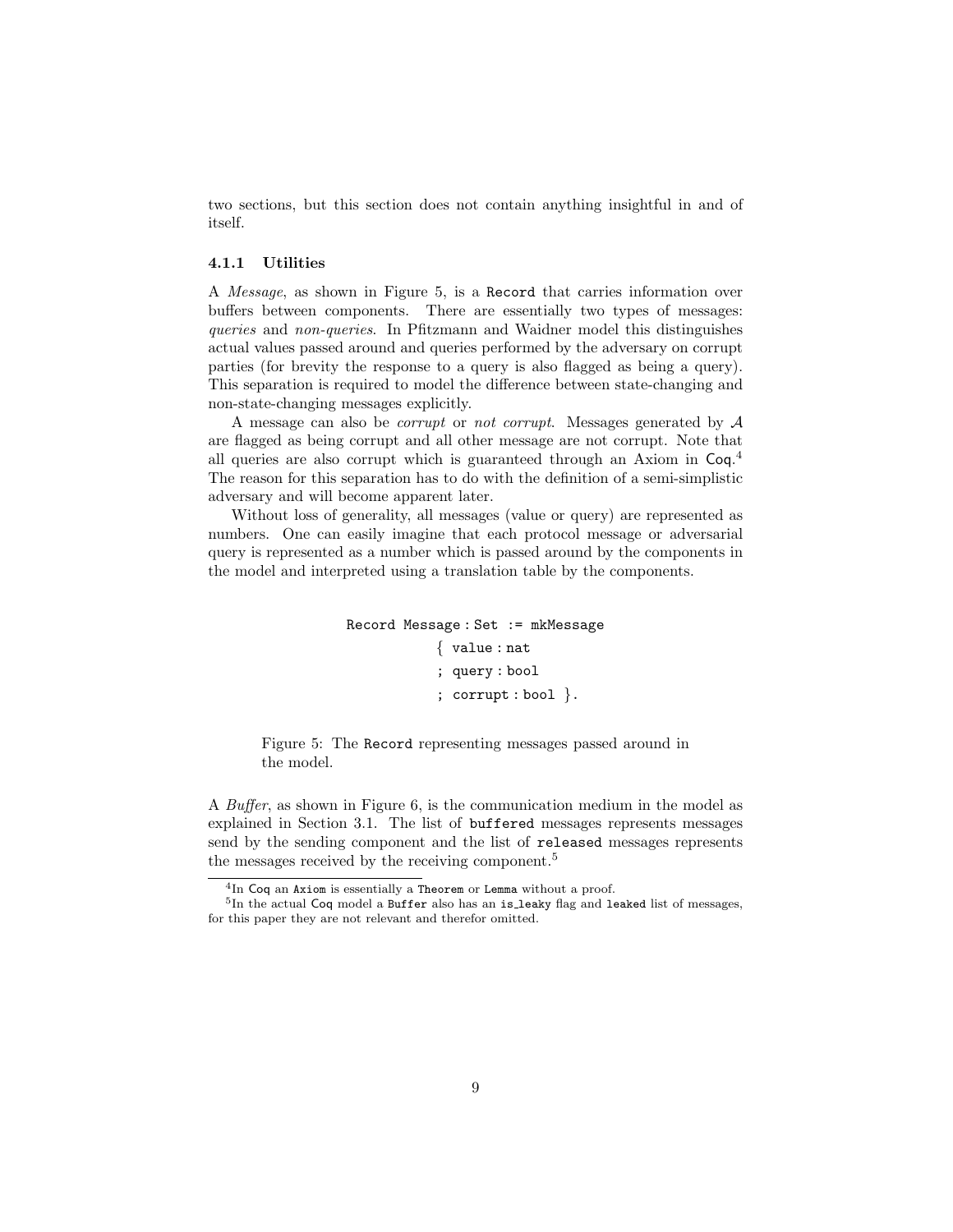<span id="page-9-0"></span>Record Buffer : Set := mkBuffer { buffered : list Message ; released : list Message }.

Figure 6: The Record representing buffers  $(b^+, b^-)$  in the model. Whether they reside in a list of outgoing Buffers or a list of incoming Buffers determines the direction of the Buffer.

<span id="page-9-1"></span>State, as shown in Figure [7,](#page-9-1) is used to model the state of certain components (namely  $\mathcal{I}_i$ ,  $\mathcal{F}_j$ , and  $\mathcal{A}$ ). As the details of the state are not relevant for the lemmas to be proven in the present work they simply capture the received and send values (but not queries).

```
Record State : Set := mkState
            { received : list nat
            ; send : list nat }.
```
Figure 7: The Record representing the state of components in the model. The components that have a state are  $A, \mathcal{I}_i$ , and  $\mathcal{F}_i$ .

#### 4.1.2 Model Components

<span id="page-9-2"></span>As per Figure [8,](#page-9-2) an interpreter  $\mathcal{I}_i$  is modelled as a Record with a State and two lists, one for incoming and one for outgoing, of Buffers.

```
Record Interpreter : Set := mkInterpreter
            { i state : State
            ; i incoming : list Buffer
            ; i outgoing : list Buffer }.
```
Figure 8: The Record representing an interpreter  $\mathcal{I}_i$  in the model.

Similarly, as per Figure [9,](#page-10-0) the adversary  $A$  is modelled as a Record with a State and two lists, one for incoming and one for outgoing, of Buffers.<sup>[6](#page-9-3)</sup>

<span id="page-9-3"></span> $6$ Note that the identifiers have different names (e.g. i\_state for the adversary and a\_state for interpreters). This is required in Coq to be able to address the fields.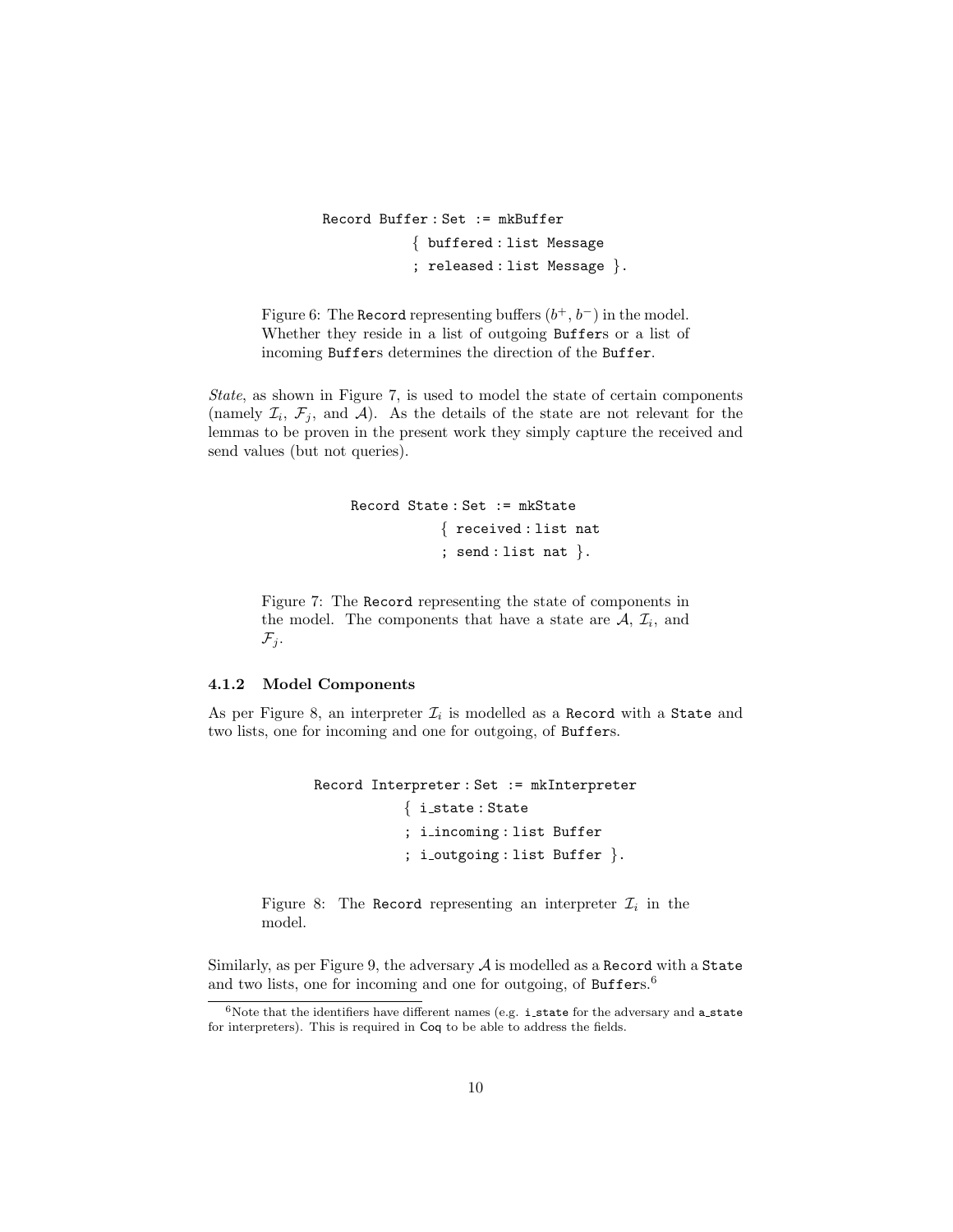```
Record Adversary : Set := mkAdversary
            { a state : State
            ; a incoming : list Buffer
            ; a outgoing : list Buffer \}.
```
Figure 9: The Record representing the adversary  $A$  in the model.

Then, for Laur's work as per Section [3.2,](#page-2-1) a slightly different Record is needed where the adversary contains within it a copy of  $\mathcal{I}_i$ . Shown in Figure [10,](#page-10-1) such an adversary can be modelled as a new Record containing within it an A Record and an  $\mathcal{I}_i$  Record.

```
Record CompositeAdversary : Set := mkCompositeAdversary
                       { A' : Adversary
                       ; I' : Interpreter \}.
```
Figure 10: The Record representing the semi-simplistic adversary  $A$  in the model.

A corruptor component  $\mathcal{Z}_i$ , whose record is shown in Figure [11,](#page-10-2) is modelled as a boolean value indicating whether the party is corrupted (put differently: if  $\mathcal{Z}_i$  is enabled) and two lists, one for incoming and one for outgoing, of Buffers. Note that the details of where the Buffers are going is not modelled explicitly. This is captured in the step-relation by having the details of the Buffer be shared uniquely between  $Z$  and the respective component.

```
Record Corruptor : Set := mkCorruptor
            { is corrupted : bool
            ; z incoming : list Buffer
            ; z_outgoing : list Buffer \}.
```
Figure 11: The Record representing a corruptor  $\mathcal{Z}_i$  in the model.

Then, from a  $\mathcal{I}_i$  and  $\mathcal{Z}_i$  a party  $\mathcal{P}_i$  is modelled. The  $\mathcal{P}_i$  record simply contains a  $\mathcal{I}_i$  record and a  $\mathcal{Z}_i$  record. This is shown in Figure [12.](#page-11-0)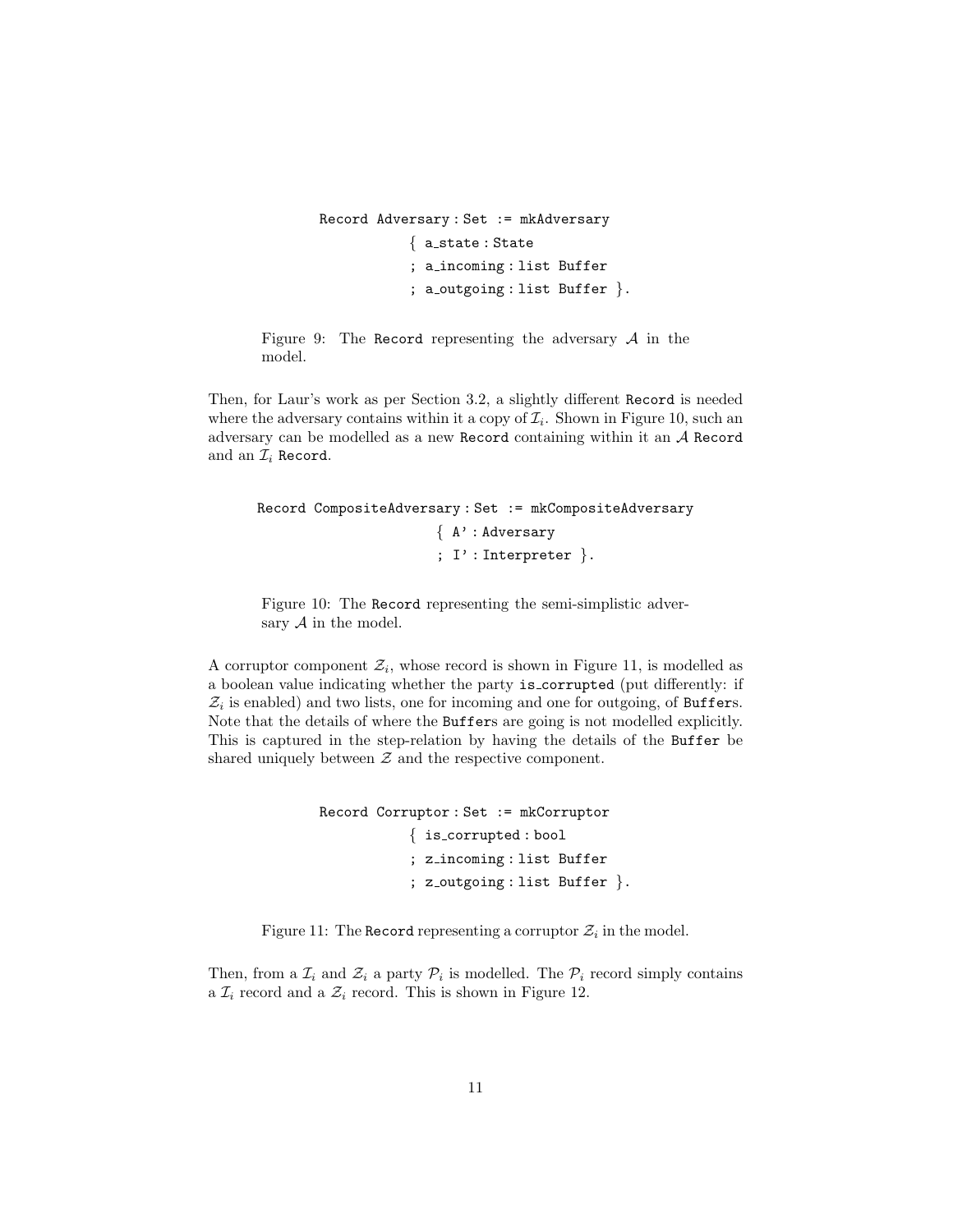```
Record Party : Set := mkParty
            { I : Interpreter
            ; Z : Corruptor }.
```
<span id="page-11-0"></span>Figure 12: The Record representing a party  $P_i$  in the model.

<span id="page-11-1"></span>Similar to the adversary and interpreter Record, as shown in Figure [13,](#page-11-1) an ideal functionality  $\mathcal{F}_j$  is modelled as a Record with a State and two lists, one for incoming and one for outgoing, of Buffers.

```
Record FunctionBox : Set := mkFunctionBox
            \{ f_state : State
            ; f incoming : list Buffer
            ; f_outgoing : list Buffer \}.
```
Figure 13: The Record representing an ideal functionality  $\mathcal{F}_j$  in the model.

## 4.2 Modelling the Original Model

The original model by Pfitzmann and Waidner is represented by a Record containing an adversary A, a list of parties  $P$ , and a list of ideal functionalities  $\mathcal F$ as shown in Figure [14.](#page-11-2) A step-relation is defined over this record that allows A to advance the state of the protocol as per the specifications of Pfitzmann and Waidner [\[3\]](#page-25-0).

```
Record OriginalModel : Set := mkOriginalModel
                { A : Adversary
                ; Ps : list Party
                ; Fs : list FunctionBox }.
```
Figure 14: The Record representing the original model by Pfitzmann and Waidner in Coq.

### 4.2.1 An Example Step

To illustrate the idea behind the step-relation consider the example in Figure [16](#page-13-0) of the step where a value on some outgoing buffer  $b_k^+$  of a  $\mathcal{Z}_i$  of some  $\mathcal{P}_i$  to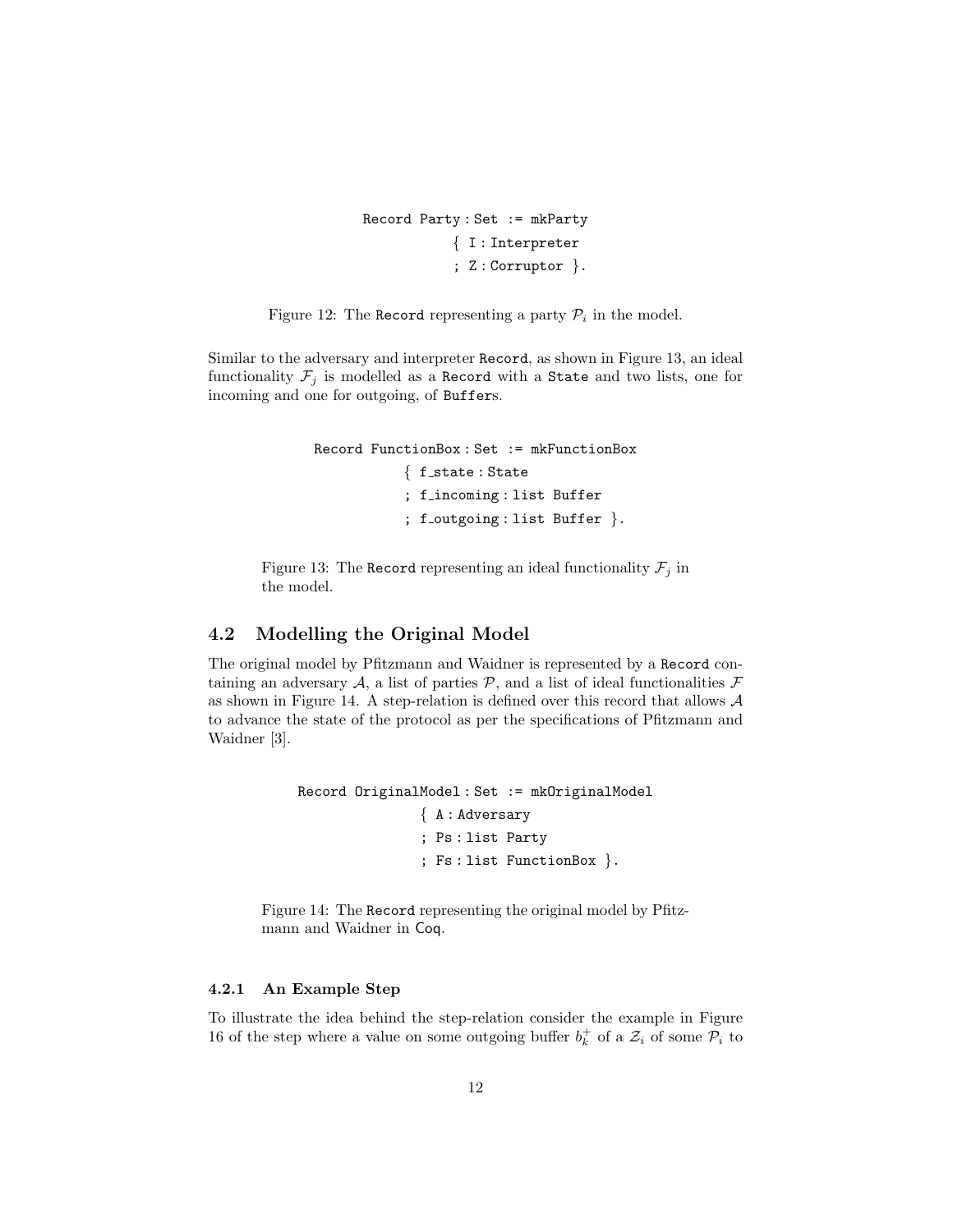the respective incoming buffer  $b_k^-$  of the  $\mathcal{I}_i$  of that same  $\mathcal{P}_i$  is clocked. Note that  $\mathcal{I}_i$  will immediately produce a result and put it on an outgoing buffer  $b_l^+$ . This step is visualized in Figure [15](#page-12-0) by the arrow labelled 1. This is achieved as

<span id="page-12-0"></span>

Figure 15: Each step-relation defined in the Coq model represented as an arrow in a diagram. Steps start and end at a circle  $( \circ )$ , following the direction of the arrow.

follows. The step is defined for any adversary A and any list of functionboxes Fs. This is because the details of the adversary and ideal functionalities are irrelevant when clocking a value from  $\mathcal{Z}_i$  to  $\mathcal{I}_i$ . The step is also defined over any two lists of parties PsNeck and PsTail. These two lists represent all possible other parties present in the protocol. Combined with  $\mathcal{P}_i$  constructed from  $\mathcal{Z}_i$ and  $\mathcal{I}_i$  these will form the list all parties in the protocol as:

(PsNeck ++ [mkParty I Z] ++ PsTail)

The step is also defined over all values corrupted, bZincNeck, bZincTail, bZoutNeck, and bZoutTail. These values compose the corruptor in the model, namely: a boolean value indicating if it is enabled (corrupted), a list of incoming buffers (bZincNeck and bZincTail), and a list of outgoing buffers (bZoutNeck and bZoutTail). The buffer that is clocked in the step will complete the list of outgoing buffers and the buffer to which  $\mathcal{I}_i$  will output will complete the list of incoming buffers similar to the approach for the complete list of parties, as (for the list of incoming buffers):

```
(bZincNeck ++ [mkBuffer buffered released] ++ bZincTail)
```
Similarly, the step is also defined over all possible values that compose an interpreter in the model, namely: its state (sIreceived and sIsend), a list of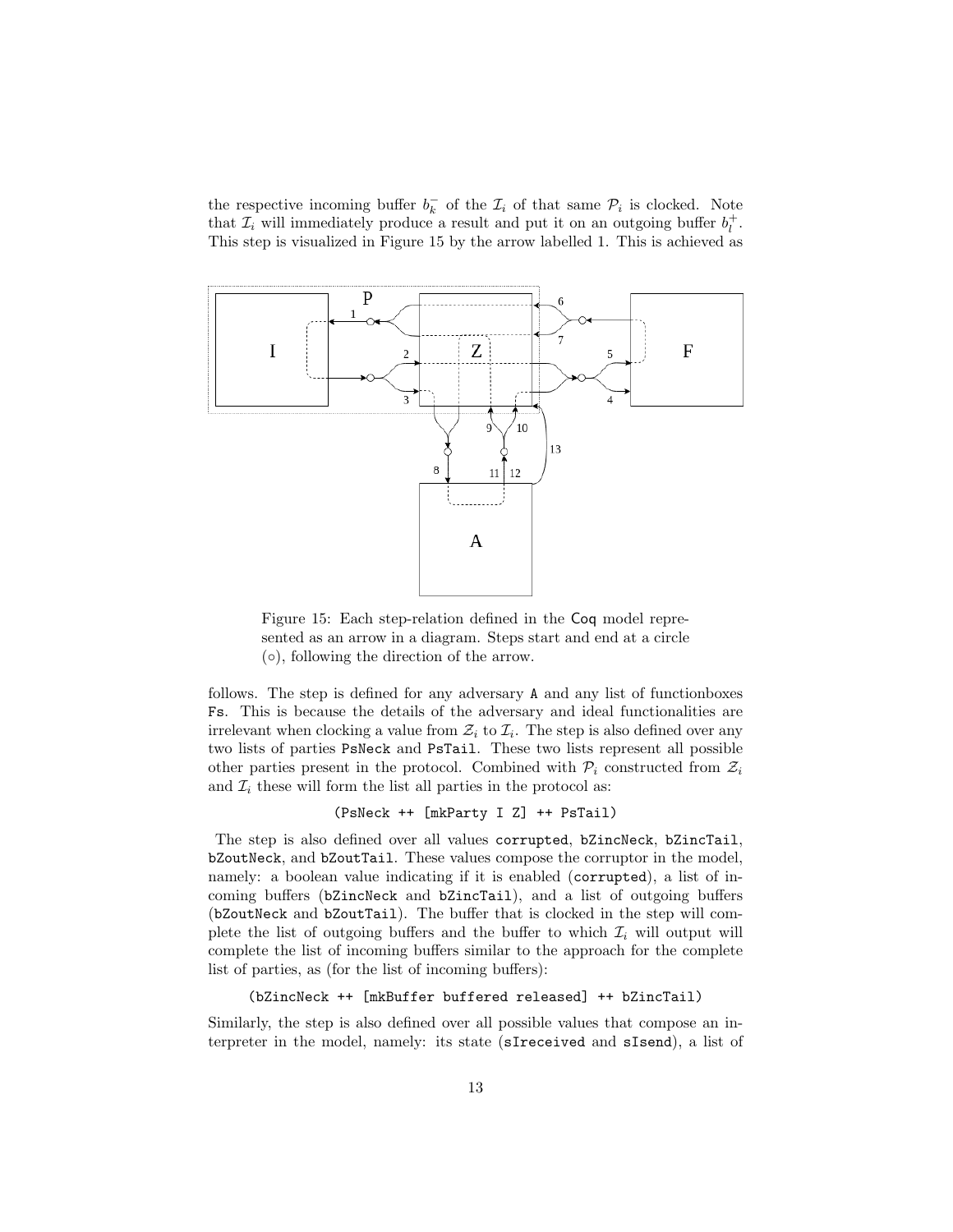<span id="page-13-0"></span>| STo clock Z to I :

forall (vinp vout : nat) (A : Adversary) (sIreceived sIsend : list nat) (bIincNeck bIincTail bIoutNeck bIoutTail : list Buffer) (corrupted : bool) (bZincNeck bZincTail bZoutNeck bZoutTail : list Buffer) (PsNeck PsTail : list Party) (Fs : list FunctionBox) (bsrc rsrc : list Message) (btar rtar : list Message) (q : bool),

step\_o

(mkOriginalModel | A | (PsNeck ++ [mkParty (mkInterpreter | (mkState sIreceived sIsend) | (bIincNeck ++ [mkBuffer ((mkMessage vinp q) :: bsrc) rsrc] ++ bIincTail) | (bIoutNeck ++ [mkBuffer btar rtar] ++ bIoutTail) ) (mkCorruptor | corrupted | (bZincNeck ++ [mkBuffer btar rtar] ++ bZincTail) | (bZoutNeck ++ [mkBuffer ((mkMessage vinp q) :: bsrc) rsrc] ++ bZoutTail) ) | ] ++ PsTail) | Fs

```
(mkOriginalModel
```
)

 $\mathbf{A}$ 

| (PsNeck ++ [mkParty

```
(mkInterpreter
  | (mkState
   (if query then sIreceived else (vinp :: sIreceived))
  (vout :: sIsend))| (bIincNeck ++ [mkBuffer bsrc (rsrc ++ [(mkMessage vinp q)])] ++ bIincTail)
  | (bIoutNeck ++ [mkBuffer (btar ++ [(mkMessage vout q)]) rtar] ++ bIoutTail)
)
```
## (mkCorruptor | corrupted | (bZincNeck ++ [mkBuffer (btar ++ [(mkMessage vout q)]) rtar] ++ bZincTail) | (bZoutNeck ++ [mkBuffer bsrc (rsrc ++ [(mkMessage vinp q)])] ++ bZoutTail) )

| ] ++ PsTail)  $Fs$ 

)

Figure 16: The Coq code for step 1 from Table [1.](#page-14-0) The red box contains the quantification of the step. The blue box contains the state of the protocol at time t. The green box contains the state of the protocol at time  $t + 1$  (i.e. after the step is applied). The yellow (specifying  $\mathcal{I}_i$ ) and purple (specifying  $\mathcal{Z}_i$ ) box are the components that change.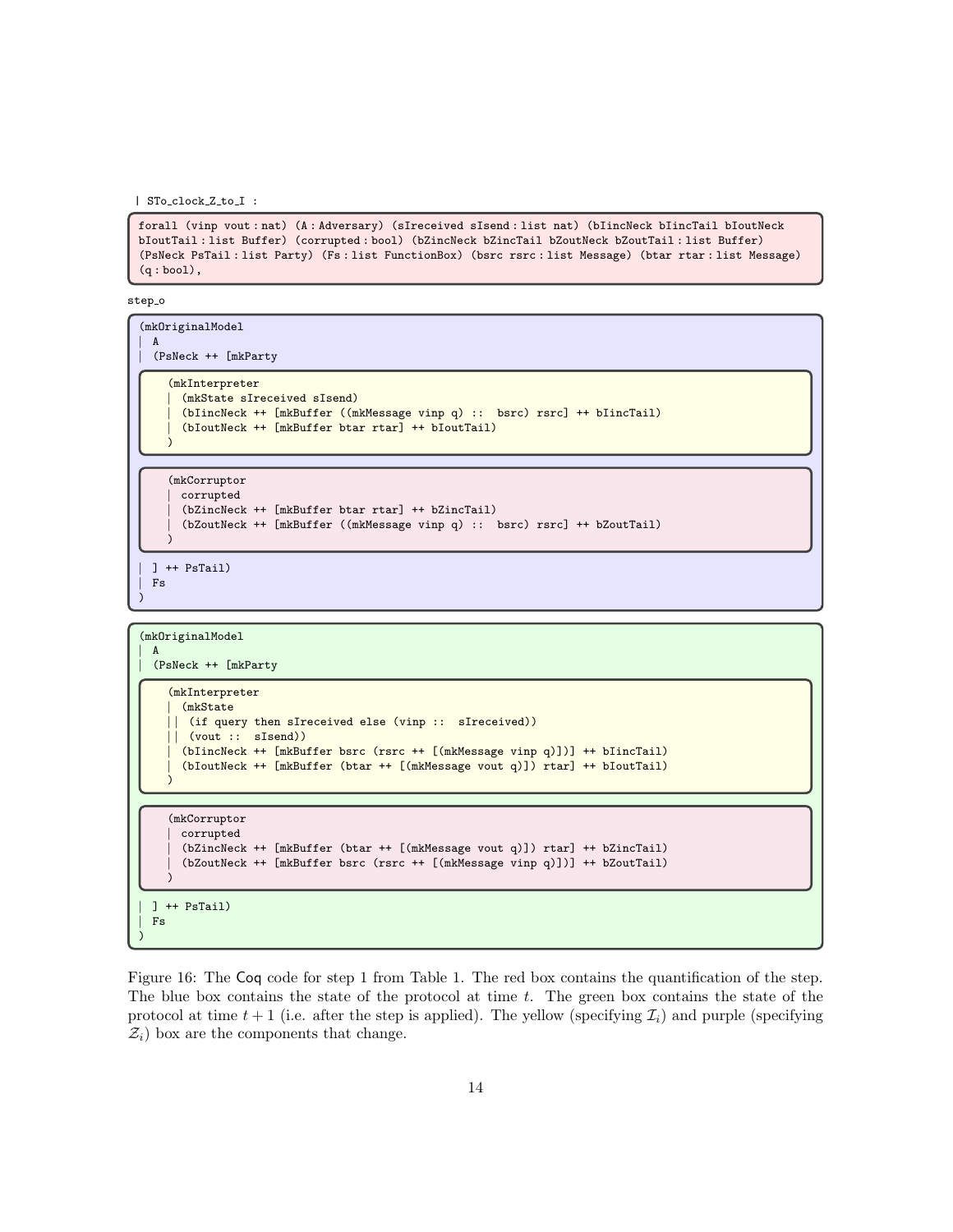incoming buffers (bIincNeck and bIincTail), and a list of outgoing buffers (bIoutNeck and bIoutTail). For  $\mathcal{I}_i$  the list of incoming buffers is completed by the buffer that is clocked in the step, whereas the list of outgoing buffers is completed by the buffer to which it outputs a value.

The step is also defined over all possible values for a source buffer and target buffer, namely, what values are currently buffered (bsrc and btar respectively), what values are already clocked (rsrc and rtar respectively). These values are used to construct the two buffers that complete the lists of buffers of  $\mathcal{I}_i$  and  $\mathcal{Z}_i$ .

Finally, the step is defined for any input value (vinp), any output value (vout), and both query and non-query messages (query). This complete description of allowed values are then used to describe how a protocol in one state can be advanced to a next state. In general, this will be written as:

```
step o (mkOriginalModel \sigma_t) (mkOriginalModel \sigma_{t+1})
```
where  $\sigma_t$  specifies the state of the protocol must have before the step and  $\sigma_{t+1}$ the (possible) next state of the protocol.

In this particular step, the initial state requires that there is some value vinp on an outgoing buffer  $b_k^+$  of  $\mathcal{Z}_i$  to the respective incoming buffer  $b_k^-$  of  $\mathcal{I}_i$  (named the source buffer). For this step, it does not matter if  $\mathcal{Z}_i$  is enabled, which is captured by the fact that the boolean value corrupted can have any value.

When the step is taken, the value vinp is removed from the buffer and put on the released side of the source.  $\mathcal{I}_i$  will compute a value and output it on some outgoing buffer  $b_l^+$  to the respective incoming buffer  $b_l^-$  of  $\mathcal{Z}_i$ .

### <span id="page-14-1"></span>4.2.2 All steps

Every other step that is possible in Pfitzmann and Waidner model is defined similarly. Figure [15](#page-12-0) provides a visual overview of the steps that have been defined in Coq, Table [1](#page-14-0) provides an informal description of each step that was defined.

In Table [1](#page-14-0) some steps have a precondition. Steps  $\{2, 6, 13\}$  require that  $\mathcal{Z}_i$ is disabled, and steps  $\{3, 7, 8, 9, 10, 11, 12\}$  require that  $\mathcal{Z}_i$  is enabled. This is modelled by explicitly setting the corrupted flag for  $\mathcal{Z}_i$ , as seen in Figure [16,](#page-13-0) to false and true respectively.

Furthermore, steps  $\{4, 5\}$  have certain requirements on their incoming buffers. Step 4 (STo\_clock\_Z\_to\_F) has a precondition that less than  $n-1$  buffers have a value clocked (where *n* is the number of inputs  $\mathcal{F}_j$  expects). Similarly, step 5 (STo\_clock\_Z\_to\_F\_compute) has a precondition that exactly  $n-1$  buffers have a value clocked. In Coq this is achieved through a logical implications. On a high level this is written as:

```
precondition \rightarrow step_o (mkOriginalModel ...)(mkOriginalModel ...)
```
<span id="page-14-0"></span>where the arrow denotes an implication. The precondition must result in the logical value true for the step to be applied to the protocol.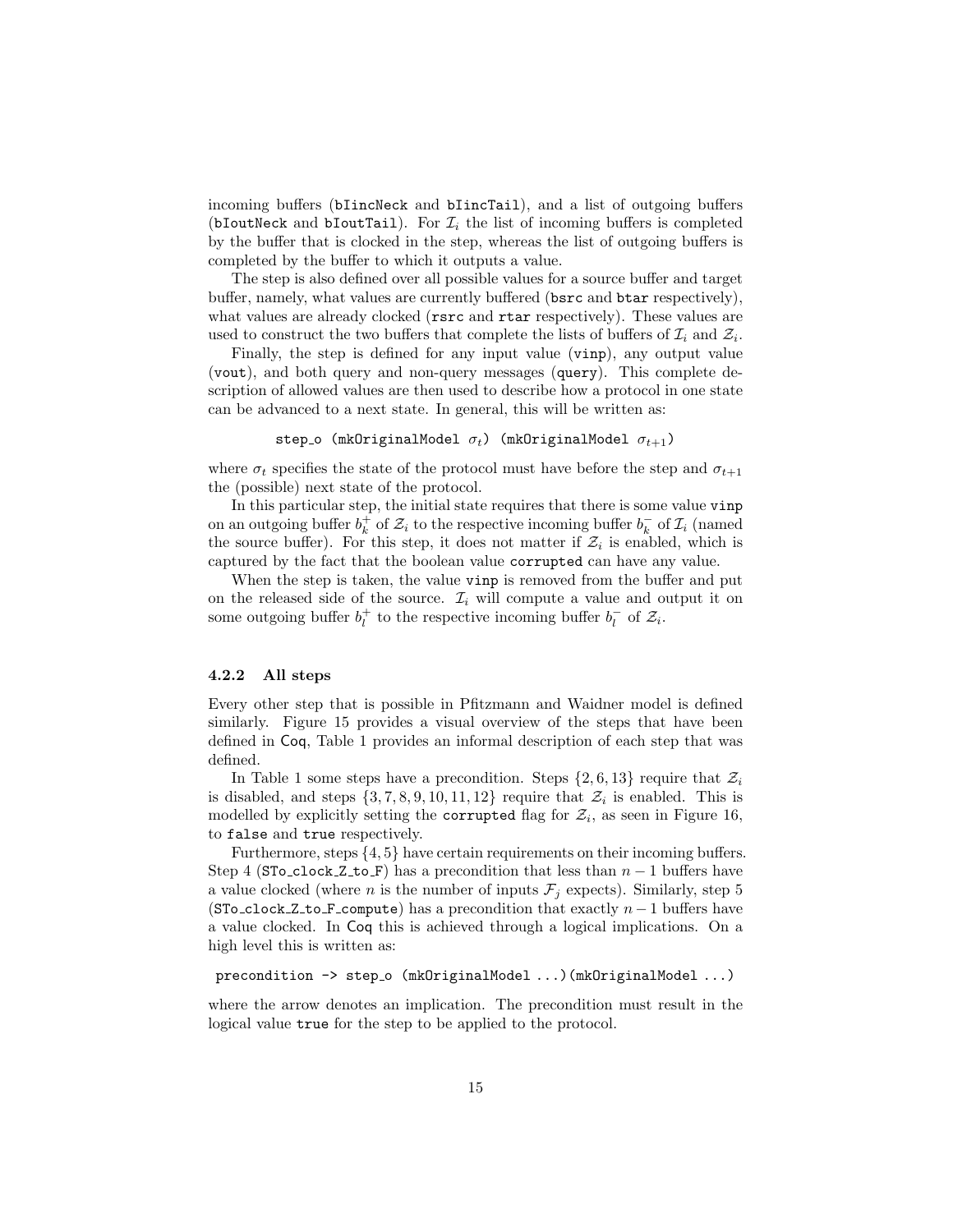| #            | Step name                | Precondition(s)                                                                                     | Description                                                                                                                                                                                                                                                                                                   |
|--------------|--------------------------|-----------------------------------------------------------------------------------------------------|---------------------------------------------------------------------------------------------------------------------------------------------------------------------------------------------------------------------------------------------------------------------------------------------------------------|
| 1            | STo_clock_Z_to_I         | None.                                                                                               | Clock a message buffered in a<br>$b_k^+$ of some $\mathcal{Z}_i$ to the respective<br>$b_k^-$ of $\mathcal{I}_i$ . This results in $\mathcal{I}_i$ com-<br>puting and outputting another<br>message on a $b_l^+$ of $\mathcal{I}_i$ to the re-<br>spective $b_l^-$ of $\mathcal{Z}_i$ .                       |
| $\mathbf{2}$ | STo_clock_I_to_F         | This step can only be taken<br>when $\mathcal{Z}_i$ is disabled.                                    | Clock a value buffered in a $bk+$<br>of some $\mathcal{I}_i$ to the respective $b_k^-$<br>of $\mathcal{Z}_i$ and put it on a $b_l^+$ of $\mathcal{Z}_i$ to<br>the respective $b_l^-$ of some $\mathcal{F}_j$ .                                                                                                |
| 3            | STo_clock_I_to_A         | This step can only be taken<br>when $\mathcal{Z}_i$ is enabled.                                     | Clock a message buffered in a<br>$b_k^+$ of some $\mathcal{I}_i$ to the respective<br>$b_k^-$ of $\mathcal{Z}_i$ and put it on a $b_l^+$ of<br>$\mathcal{Z}_i$ to the respective $b_l^-$ of A.                                                                                                                |
| 4            | STo_clock_Z_to_F         | This step can only be taken<br>when less than $n-1$ incoming<br>buffers $b^-$ have a value clocked. | Clock a value buffered in a $b_k^+$<br>of some $\mathcal{Z}_i$ to the respective $b_k^-$<br>of some $\mathcal{F}_j$ .                                                                                                                                                                                         |
| 5            | STo_clock_Z_to_F_compute | This step can only be taken<br>when exactly $n-1$ incoming<br>buffers $b^-$ have a value clocked.   | Clock a value buffered in a $b_k^+$<br>of some $\mathcal{Z}_i$ to the respective $b_k^-$<br>of some $\mathcal{F}_j$ . This results in $\mathcal{F}_j$<br>computing and outputting an-<br>other value on all $b_i^+$ of $\mathcal{F}_j$ to<br>the respective $b_l^-$ of all (con-<br>nected) $\mathcal{Z}_i$ . |
| 6            | STo_clock_F_to_I         | This step can only be taken<br>when $\mathcal{Z}_i$ is disabled.                                    | Clock a value buffered in a $b_k^+$<br>of some $\mathcal{F}_j$ to the respective $b_k^-$<br>of some $\mathcal{Z}_i$ and put it on a $b_l^+$<br>of $\mathcal{Z}_i$ to the respective $b_l^-$ of $\mathcal{I}_i$ .                                                                                              |
| 7            | STo_clock_F_to_A         | This step can only be taken<br>when $\mathcal{Z}_i$ is enabled.                                     | Clock a value buffered in a $b_k^+$<br>of some $\mathcal{F}_j$ to the respective $b_k^-$<br>of some $\mathcal{Z}_i$ and put it on a $b_l^+$<br>of $\mathcal{Z}_i$ to the respective $b_l^-$ of A.                                                                                                             |
| 8            | STo_clock_Z_to_A         | This step can only be taken<br>when $\mathcal{Z}_i$ is enabled.                                     | Clock a message buffered in a<br>$b_k^+$ of some $\mathcal{Z}_i$ to the respective<br>$b_l^-$ of A.                                                                                                                                                                                                           |
| 9            | STo_clock_A_to_I         | This step can only be taken<br>when $\mathcal{Z}_i$ is enabled.                                     | Clock a message buffered in a<br>$b_k^+$ of A to the respective $b_k^-$ of<br>some $\mathcal{Z}_i$ and put it on a $b_l^+$ of<br>$\mathcal{Z}_i$ to the respective $b_l^-$ of $\mathcal{I}_i$ .                                                                                                               |

Table 1: All defined steps for Pfitzmann and Waidner model.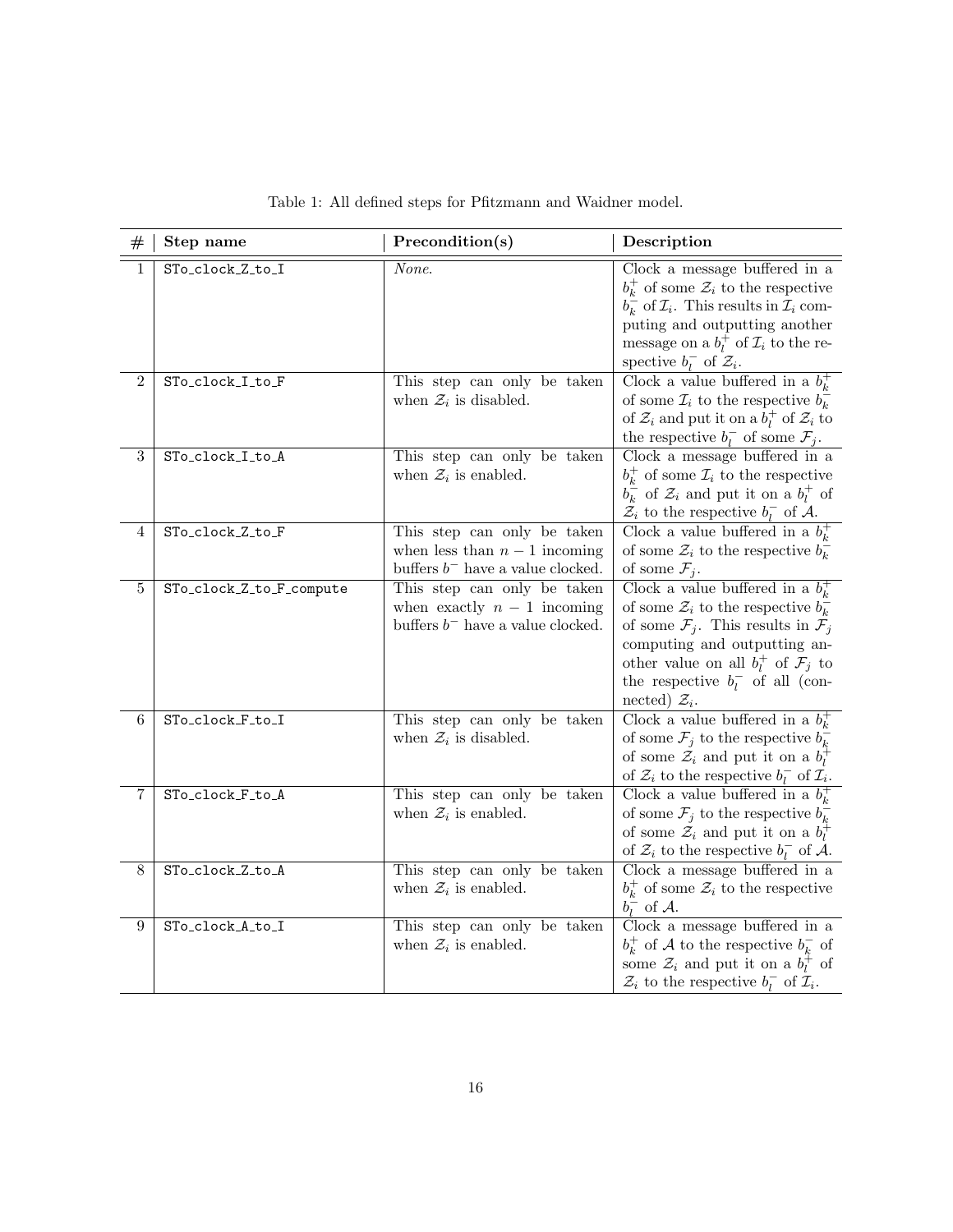| #  | Step name         | Precondition(s)                                                  | Description                                                                                                                                                                                              |
|----|-------------------|------------------------------------------------------------------|----------------------------------------------------------------------------------------------------------------------------------------------------------------------------------------------------------|
| 10 | STo_clock_A_to_F  | This step can only be taken<br>when $\mathcal{Z}_i$ is enabled.  | Clock a value buffered in a $bk+$ of<br>A to the respective $b_k^-$ of some<br>$\mathcal{Z}_i$ and put it on a $b_l^{\dagger}$ of $\mathcal{Z}_i$ to<br>the respective $b_i^-$ of some $\mathcal{F}_i$ . |
| 11 | STo_A_new_query   | This step can only be taken<br>when $\mathcal{Z}_i$ is enabled.  | Let $A$ produce any new mes-<br>sage containing a query and put<br>it on a $bk+$ of A to the respective<br>$b_{k}^-$ of some $\mathcal{Z}_i$ .                                                           |
| 12 | STo_A_new_value   | This step can only be taken<br>when $\mathcal{Z}_i$ is enabled.  | Let $A$ produce any new mes-<br>sage containing a value and put<br>it on a $bk+$ of A to the respective<br>$b_{\iota}^-$ of some $\mathcal{Z}_i$ .                                                       |
| 13 | STo_corrupt_party | This step can only be taken<br>when $\mathcal{Z}_i$ is disabled. | Let $A$ corrupt a previously un-<br>corrupt party $P_i$ .                                                                                                                                                |

Table 1: All defined steps for Pfitzmann and Waidner model.

## 4.3 Modelling the Modified Model

With Pfitzmann and Waidner model completed the next step is to model the modifications to the model by Laur et al. Using the Record for a composite adversary, as shown in Figure [17,](#page-16-0) a new Record representing the model is defined in Figure [17.](#page-16-0)

```
Record ModifiedModel : Set := mkModifiedModelModel
                { A : CompositeAdversary
                ; Ps : list Party
                ; Fs : list FunctionBox }.
```
Figure 17: The Record representing the modified model adopted by Laur et al. in Coq.

As for the original model, a step-relation is defined over this record that allows the adversary to advance the state of the protocol. Rather than going through another example, this section will highlight steps that are new and omitted w.r.t. the step-relation for the original model (see Appendix [A](#page-26-0) for a complete overview of the step-relation in the modified model).

The first observation is that because of the top-level Record of the modified model is slightly different from the top-level Record of the original model, some of the steps need to be modified slightly so they can be applied. Two examples of affected steps are STo clock I to A and STo clock Z to A. This is a result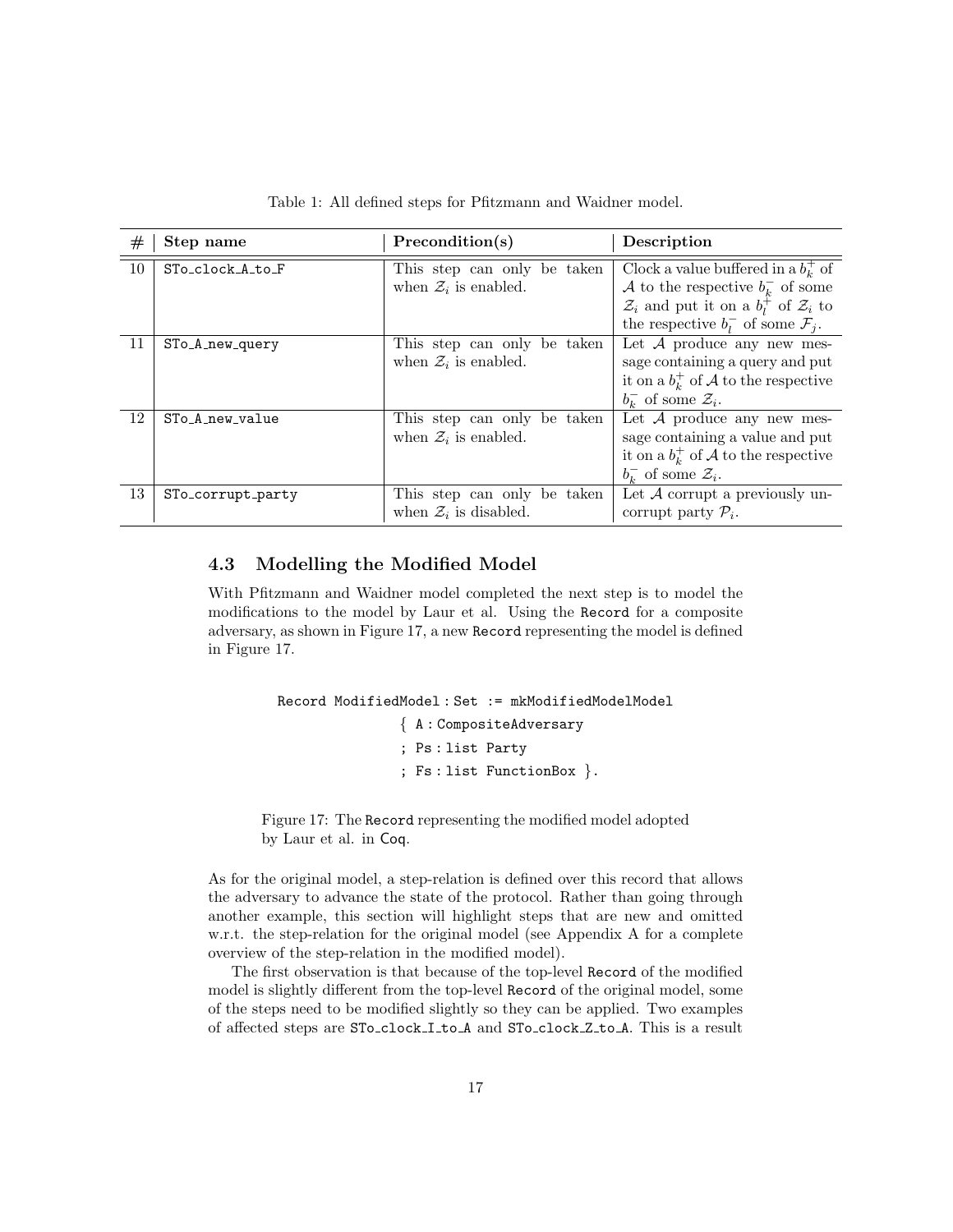of embedding the real adversary within the composite adversary. These details are technical and are omitted here.

# 4.3.1 Communication Between  $\mathcal{I}'_i$  and  $\mathcal{A}'$

The modified model needs steps for the sub-components of the semi-simplistic adversary to communicate. Rather than defining a simple step that performs one communication cycle  $(\mathcal{A}' \to \mathcal{I}'_i \to \mathcal{A}')$  at once, there are four separate steps for this communication as shown in Table [2.](#page-17-0) This design choice was made to facilitate proving the lemmas.

<span id="page-17-0"></span>Table 2: Internal communication steps for a semi-simplistic adversary.

| Step name                | Precondition(s) | Description                                                                             |
|--------------------------|-----------------|-----------------------------------------------------------------------------------------|
| $STm$ clock $A'$ to $I'$ | None.           | Clock a message buffered in a $b_k^+$ of $\mathcal{A}'$ to the respective $b_k^-$       |
|                          |                 | of $\mathcal{I}'_i$ . This results in $\mathcal{I}'_i$ computing and outputting another |
|                          |                 | message on a $b_l^+$ of $\mathcal{I}'_i$ to the respective $b_l^-$ of $\mathcal{A}'$ .  |
| $STM\_clock\_I'.to_A'$   | None.           | Clock a message buffered in a $b_k^+$ of $\mathcal{I}'_i$ to the respective $b_k^-$     |
|                          |                 | of $\mathcal{A}'$ .                                                                     |
| $STM_A$ ' new value      | None.           | Let ${\mathcal A}$ produce any new message containing a value and put                   |
|                          |                 | it on a $b_k^+$ of A to the respective $b_k^-$ of $\mathcal{I}'_i$ .                    |
| $STM_A$ ' new query      | None.           | Let $A$ produce any new message containing a query and put                              |
|                          |                 | it on a $b_k^+$ of A to the respective $b_k^-$ of $\mathcal{I}'_i$ .                    |

### 4.3.2 Steps for Semi-Simplistic Adversaries

Recall the definition of a *Semi-Simplistic Adversary* given in Section [3.2.](#page-2-1) These requirements are encoded in the Coq model by adding preconditions or other restrictions to the steps. What follows is a description of how each requirement is encoded in the step-relation.

**1.** (The adversary clocks outgoing buffers  $b^+$  of parties only when all incoming buffers  $b^-$  to all corrupted parties are empty.) This is modelled by adding a precondition on the step STo\_clock\_Z\_to\_F that for all parties  $P_i$  that are corrupted (i.e. the is\_corrupted flag of  $\mathcal{Z}_i$  is set to true, see Figure [11\)](#page-10-2) all the incoming buffers (i.e. all buffers in the list of incoming buffers z incoming, see Figure [11\)](#page-10-2) are empty.

Because STo\_clock\_Z\_to\_F is the only step in which a party  $\mathcal{P}_i$  releases a value into the world, this is the only step that needs to be modified for this requirement. Messages can still be queued for release by steps such as STo\_clock\_I\_to\_F, but as long as there is a non-empty incoming buffer  $b_k^-$  to some corrupted party,  $STo\_clock\_Z_to_F$  cannot be applied to the state of the protocol.

2. (The adversary clock any incoming buffers  $b^-$  to an honest party only when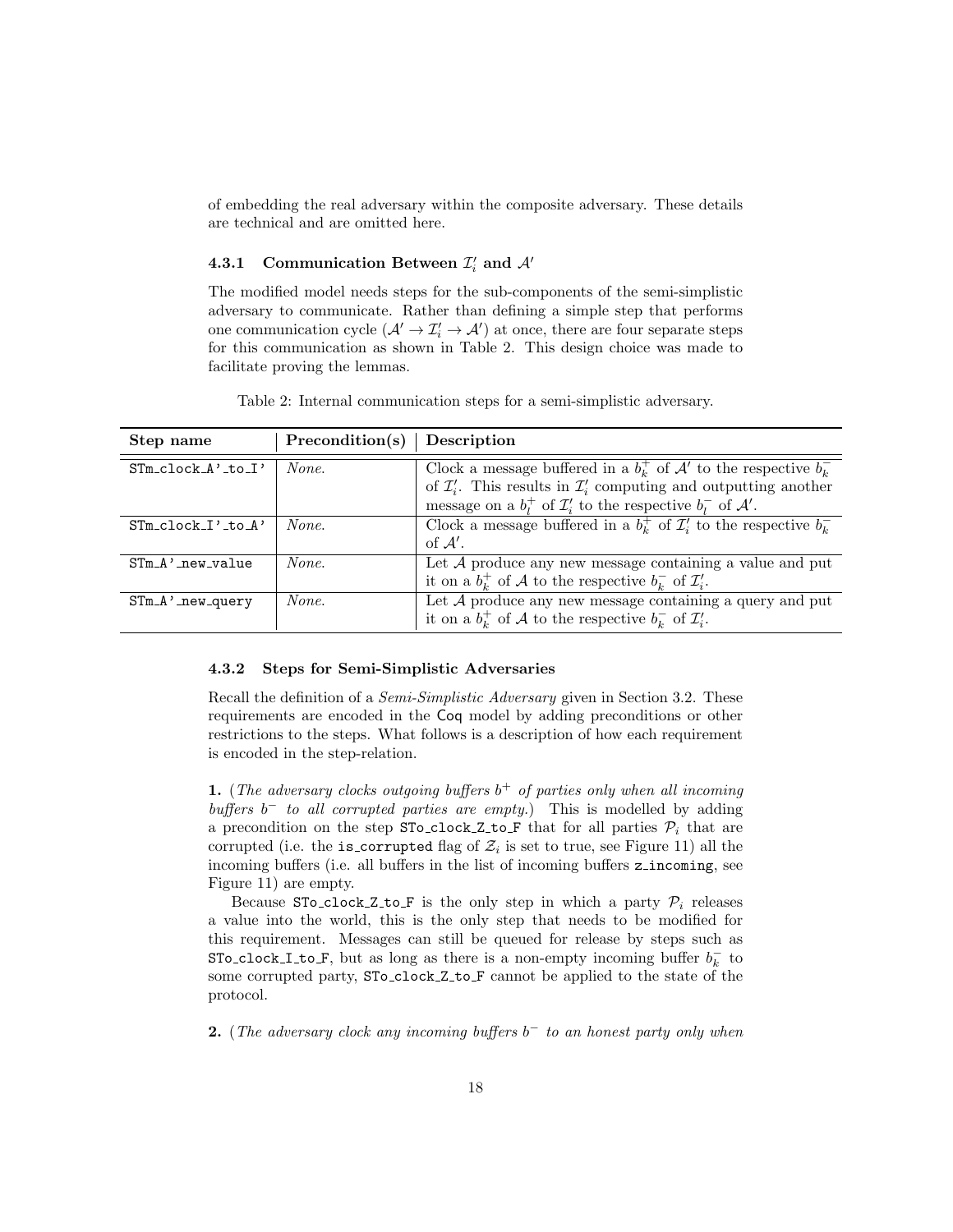all incoming buffers  $b^-$  to all corrupted parties are empty.) To model this requirement the STo\_clock F\_to\_I step is modified. Specifically, the precondition from the previous requirement is added to guarantee this requirement. Because STo clock F to I is the only step in which an incoming buffer from an honest party is clocked no other modifications are needed.

**3.** (Upon receiving a message from a  $\mathcal{F}_i$ , the adversary immediately forwards it to the respective  $\mathcal{I}_i$ .) This requirement requires a couple of changes to the STo clock F to A step. Note that it is not possible to replace it with STo clock F to I since the adversary will never get to see the value produced by  $\mathcal{F}_j$ . Hence, to force A to forward the message to  $\mathcal{I}_i$  the step is modified so that it captures the entire path  $\mathcal{F}_j \to \mathcal{Z}_i \to \mathcal{A} \to \mathcal{Z}_i \to \mathcal{I}_i$  at once.<sup>[7](#page-18-1)</sup>

4. (The adversary can send any message to a  $\mathcal{F}_i$ .) Since A already had this capability no changes are needed.

**5.** (The adversary can always send corruption instruction to  $\mathcal I$  that do not alter the state of  $\mathcal{I}$ .) This requirement affects the steps that move values between  $\mathcal{A}$ and  $\mathcal{I}_i$ . It has been enforced through STm\_clock\_Z\_to\_I and STm\_clock\_A\_to\_I by only allowing the corrupt flag of messages (see Figure [5\)](#page-8-0) to be true when the query flag is true.<sup>[8](#page-18-2)</sup> In Coq this is written as:

(mkMessage v q (if q then true else false))

6. (The adversary performs no other corrupt actions.) Since A has no other corrupt actions to perform (after requirement 5 is satisfied) no changes are needed.

### <span id="page-18-0"></span>4.4 Proof by Bisimulation

This section will discuss how the lemma (described in detail below) was proven using the Coq Proof Assistant. First, the lemma as it was formulated in Coq is explained in detail. Next, a part of the proof that illustrates the overall approach of the proof is explained in detail as well.

Bisimulation, in the context of the present work, means the simulation of both  $A$  in the original model by Pfitzmann and Waidner and the behaviourally restricted semi-simplistic adversary in the modified model at the same time. This to show that both can have the same influence over a protocol Π.

#### 4.4.1 The Lemma

The lemma to be proven can informally be described as a semi-simplistic adversary in the modified model has equivalent adversarial capabilities to a be-

<span id="page-18-1"></span><sup>&</sup>lt;sup>7</sup>Note that STo\_clock\_F\_to\_I does not need to be changed as it can only be used when  $\mathcal{Z}_i$ is disabled.

<span id="page-18-2"></span><sup>&</sup>lt;sup>8</sup> Alternatively, this could be modelled by modifying the step rule STo<sub>-A</sub> new value to put values on a buffer  $b^+$  of  $\mathcal{Z}_i$  in the direction of  $\mathcal{F}_j$  immediately. However, this results in complications in the proof process.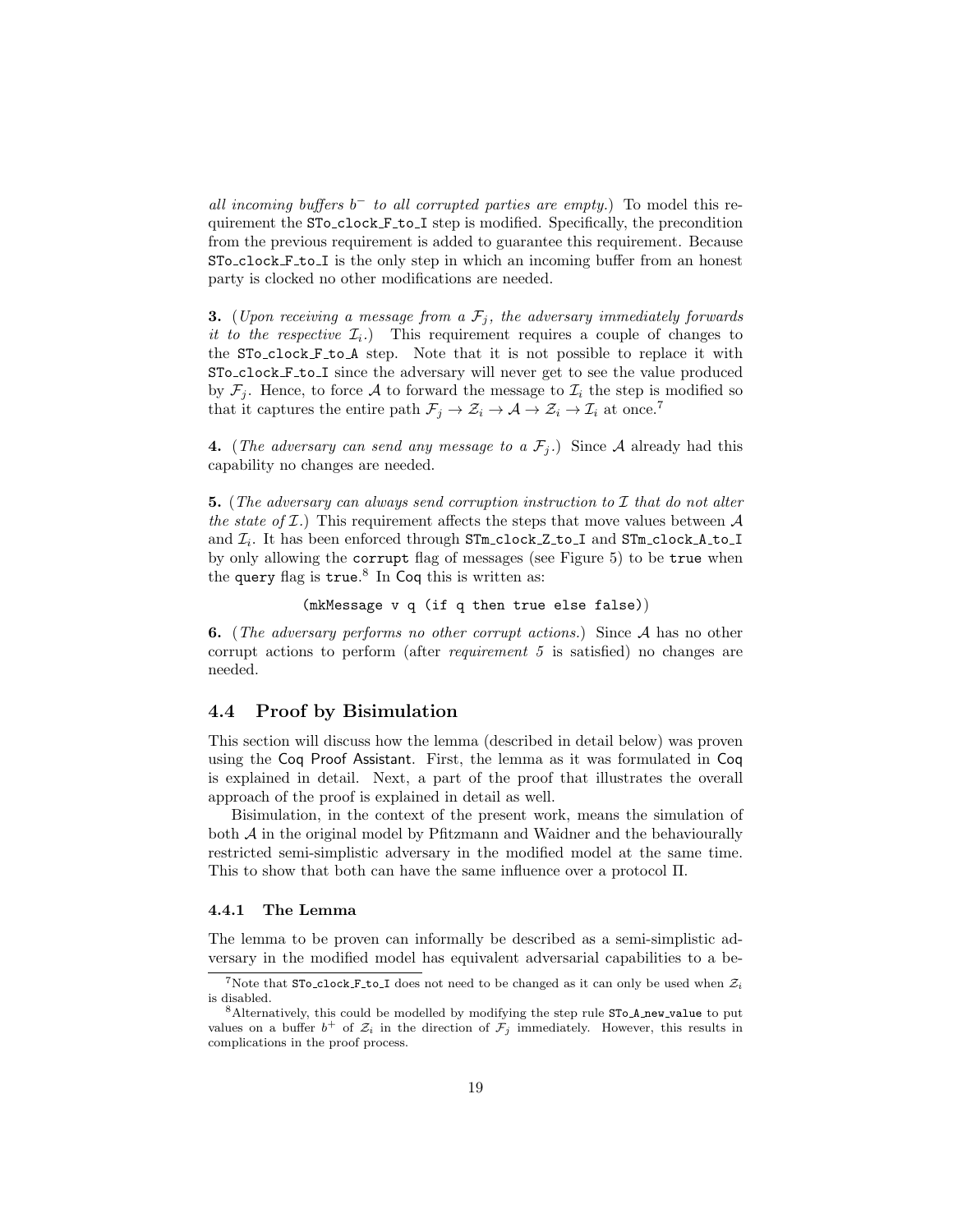haviourally unrestricted adversary in Pfitzmann and Waidner's model. In Coq this lemma must first be written down formally. Figure [18](#page-20-0) shows how the lemma was written in Coq as an equivalence through bisimulation. The lemma consists of two preconditions, an antecedent which states the step in Pfitzmann and Waidner's model, and a consequent which states that one can take a step in the modified model and the state of  $\mathcal{I}_i$  and  $\mathcal{I}'_i$  are the same after the steps in each model.

But, before that, the lemma first states that it must hold for all possible As,  $\mathcal{I}_{i}$ s, (initial)  $\mathcal{I}'_{i}$  states,  $\mathcal{Z}_{i}$ s, lists of  $\mathcal{P}_{i}$ s, and lists of  $\mathcal{F}_{j}$ s. Then, the first requirement is that the  $\mathcal{Z}_i$  should be corrupt after the step has been taken  $(oZ_a.$  (is corrupted) = true). The second requirement is that the state of  $\mathcal{I}_i$  in the original model is equivalent to the state of  $\mathcal{I}'_i$  in the modified model  $(oI_b. (i_{state}) = mI's_b^9)$  $(oI_b. (i_{state}) = mI's_b^9)$  $(oI_b. (i_{state}) = mI's_b^9)$  before the step is taken.<sup>[10](#page-19-1)</sup>

After the requirements, the lemma states that any step can be taken in the original model such that any component can change from state  $\sigma_t$  to state  $\sigma_{t+1}$ . This is expressed with the  $b$  (before) and  $a$  (after) suffixes on the component identifiers. It is explicitly modelled that there must be at least one party  $P_i$  in the list parties through [mkParty oI b oZ b] (PsNeck and PsTail may both be empty lists). This step is specified rather generously. For example, there are (currently) no steps that alter more than one party at the time but it is still allowed since PsNeck b and PsNeck a are allowed to be different.

What follows is an implication specifying a list of things that exists such that a step in the modified model can be taken. This means that, in the proof, one needs to specify the instances of these components so that one or more step for a semi-simplistic adversary are allowed by the model. Because  $A$  is behaviourally restricted in this setting, it is allowed to perform multiple actions through the multistep  $m$  relation<sup>[11](#page-19-2)</sup>, which allows the prover to show equivalence after applying multiple steps to the protocol state. I.e. the modified model can advance from state  $\sigma_t$  to state  $\sigma_{t+k}$ .

Finally, it must also hold that the state of  $\mathcal{I}_i$  after the step in the original model is the same as the state of  $\mathcal{I}'_i$  after the step in the modified model ( $\wedge$  $oI_a.$  $(i_state) = mI'.a.$  $(i_state).$ 

#### 4.4.2 Proof example

In general, the proof is carried out by proving, separately for every step, that there exist one or more steps for a semi-simplistic adversary to obtain  $oI_a$ . (i\_state)  $=$   $mI'$ <sub>-a</sub>.(i\_state).. After doing some trivial rewriting and managing of knowledge as well as proving bisimulation of several steps (which are omitted here for brevity) one needs to proof bisimulation for the step STo\_clock\_I\_to\_A in the original model (line 3 in Figure [15\)](#page-12-0). This subsection will briefly explain how

<span id="page-19-0"></span><sup>9</sup>There is a myriad of ways to specify this requirement, even implicit ones. The formulation here was chosen to make the requirement explicit.

<span id="page-19-1"></span><sup>&</sup>lt;sup>10</sup>The requirements are formulated using implications (->) rather than conjunctions ( $\wedge$ ) as this makes them easier to work with in Coq proofs.

<span id="page-19-2"></span> $11$  How this is obtained from the single step-relation is beyond the scope of the present work.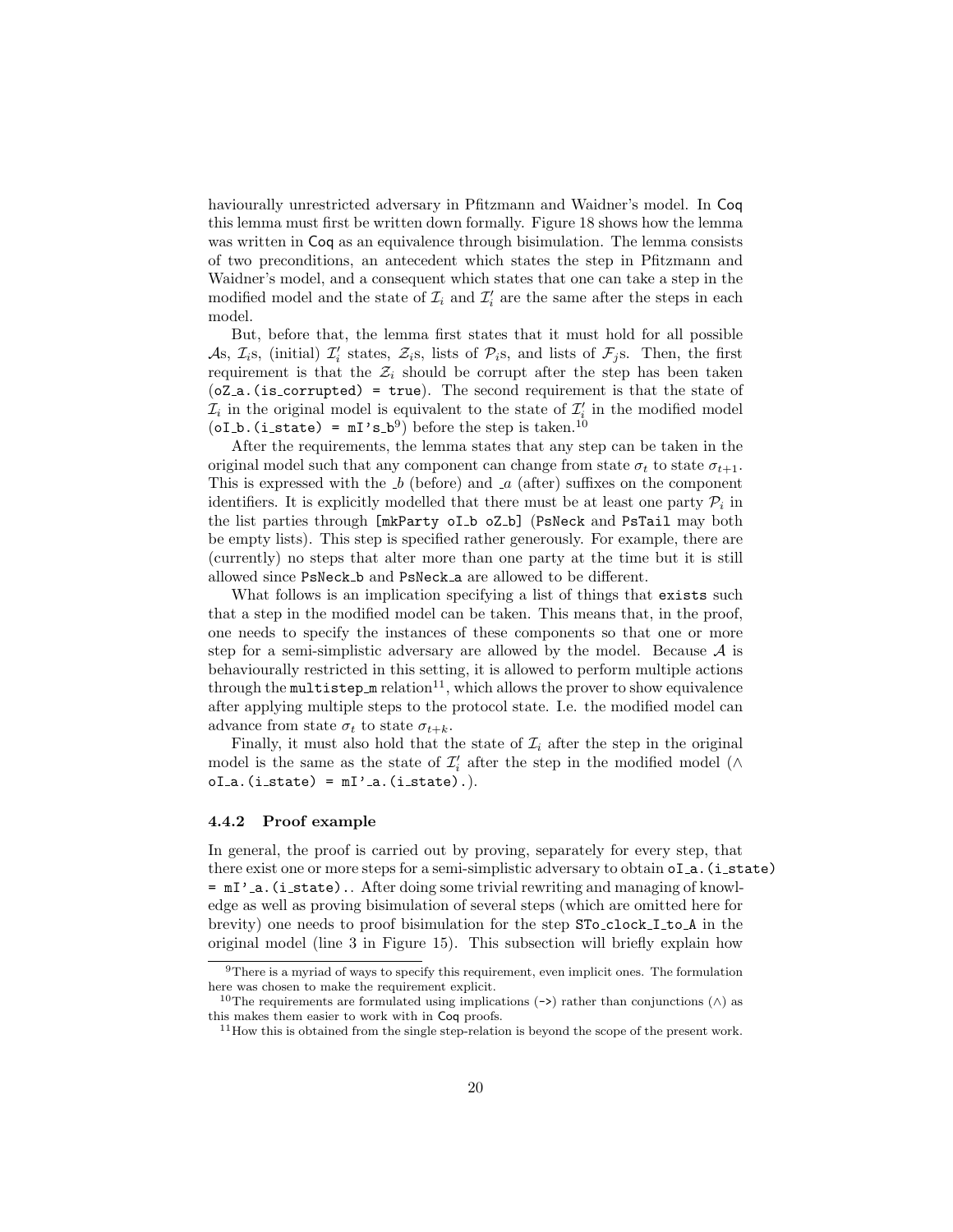Theorem original model equivalent to modified model :

```
(* For all components in the original model ... *)
forall (oA_b oA_a : Adversary) (oI_b oI_a : Interpreter) (mI's_b : State) (oZ_b
oZ_a : Corruptor) (PsNeck_b PsTail_b PsNeck_a PsTail_a : list Party) (oFs_b oFs_a
  list FunctionBox),
```

```
(* if the corruptor is enabled ... *)| oZ a.(is corrupted) = true
(* if the original and modified Interpreter have the same state initially ... *)
\rightarrow oI_b.(i_state) = mI's_b
```

```
(* then for every step in the original model ... *)
-> step o (mkOriginalModel oA b (PsNeck b ++ [mkParty oI b oZ b] ++ PsTail b) oFs b)
          | (mkOriginalModel oA a (PsNeck a ++ [mkParty oI a oZ a] ++ PsTail a) oFs a)
```

```
(* there exists a step in them modified model ... *)
-> exists (mI'_a : Interpreter) (mI'inc_b mI'out_b : list Buffer) (mA'_b mA'_a :
Adversary) (mI_b mI_a : Interpreter) (mZ_b mZ_a : Corruptor) (mFs_b mFs_a : list
FunctionBox),
```

```
-> multistep m
```

```
(mkModifiedModel
  | (mkCompositeAdversary mA' b (mkInterpreter mI's b mI'inc b mI'out b))
  | (PsNeck b ++ [mkParty mI b mZ b] ++ PsTail b)
 mFs_b)
```

```
(mkModifiedModel
  (mkCompositeAdversary mA'_a mI'_a)
  | (PsNeck a ++ [mkParty mI a mZ a] ++ PsTail a)
 mFs_a)
```
(\* such that the original and modified Interpreter end in the same state. \*)  $\land$  oI\_a.(i\_state) = mI'\_a.(i\_state).

Proof. ... Qed.

Figure 18: The lemma to be proven for Laur et al. formulated in Coq. The proof itself is omitted here, the proof of a single case can be found in Figure [19.](#page-21-0) The red boxes contain universal and existential quantification. The green box contains the pre-requirements for the lemma. The blue boxes contain the step descriptions. And finally, the yellow box contains the requirement on the state of  $\mathcal{I}_i$  and  $\mathcal{I}'_i$ .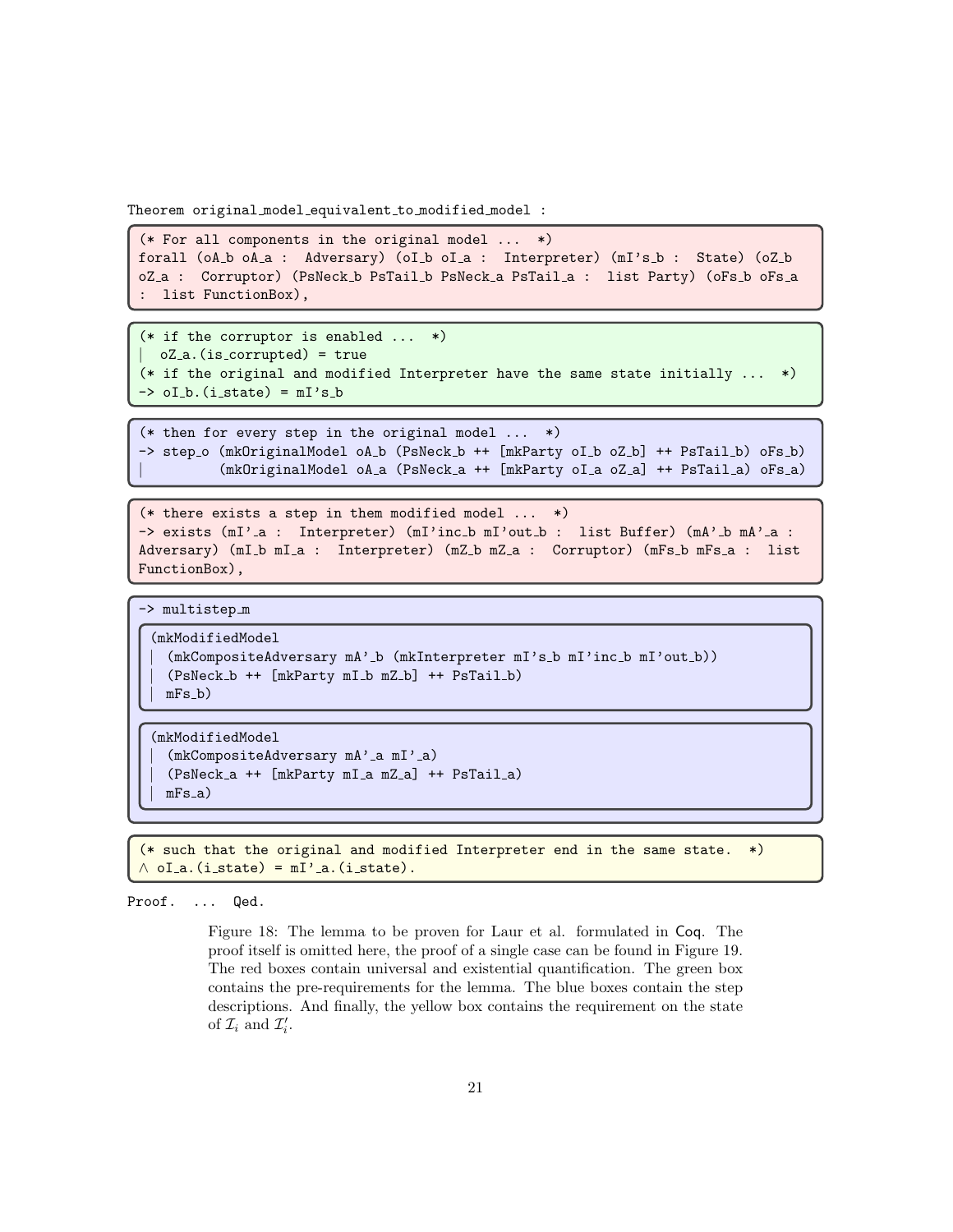this can be done. All other cases can be proven in a similar fashion, although the proof of some other cases is more involved than the one discussed here.

As shown in Figure [19](#page-21-0) one starts to prove a case by stating the instances of the components for the step in the modified model. First, we specify that  $mI'$  a is instantiated by  $oI_a$ . This is the simplest way to guarantee the states of  $\mathcal{I}_i$  and  $\mathcal{I}'_i$  are equal after the steps. Next, we specify that we want to use the same adversary (oA<sub>-</sub>b and oA<sub>-</sub>a), interpreter (oI<sub>-b</sub> and oI<sub>-a</sub>), corruptor (oZ<sub>-b</sub> and  $oZ_a$ , and list of function boxes ( $oFs_b$  and  $oFs_a$ ).

For the list of incoming buffers  $(b^-)$  and outgoing buffers  $(b^+)$  of  $\mathcal{I}'_i$  (the third exists) we need to be more specific. The list of incoming buffers comes straight from the list of incoming buffers for oI b as bIinc. However, since there is a value on the outgoing buffer of oI a Coq does no allow one to say exists bIout as well. Instead, one needs to construct this list from its component parts, namely bIoutNeck; the buffer of interest consisting of bsrc, rsrc, and the message with value v; and bIoutTail.

```
- (* STo clock I to A *)
```

```
(* Specify the state in the modified model. *)
exists oI a
exists oA_b, oA_a.
exists bIinc, (bIoutNeck ++
                 | [mkBuffer bsrc (rsrc ++ [(mkMessage v q false)])] ++ bIoutTail).
exists oI_b, oI_a.
exists oZ_b, oZ_a.
exists oFs_b, oFs_a.
```

```
(* Proof the goal. *)
split.
- rewrite <- H, (* Hypothesis about the Adversary (after). *)
          | <- H0, (* Hypothesis about the Adversary (before). *)
          | H5, (* Hypothesis about the list of functions. *)
          | HoI b, HoI a, HoZ b, HoZ a, HPsNeck b, HPsNeck a, HPsTail b, HPsTail a.
  apply STm_clock_I_to_A.
 reflexivity.
```
Figure 19: An example of how a single step can be proven in Coq. This is the case for the STo<sub>clock</sub> I<sub>to</sub> A step for the lemma in Figure [18.](#page-20-0) The red box describes the concretization of the proof goal and the blue box describes the proof steps.

Once the components with which the step is to be taken are concretized, the state of the goal has evolved from the goal in Figure [20a](#page-23-0) to the goal in Figure [20b.](#page-23-0) With the goal finalized the goal can be proven. The logical and  $(\wedge)$  in the goal can be split into two separate goals. Then, first, one needs to prove that multistep  $\pi$   $\sigma_t$   $\sigma_{t+k}$  is a possible step. And, second, one needs to prove that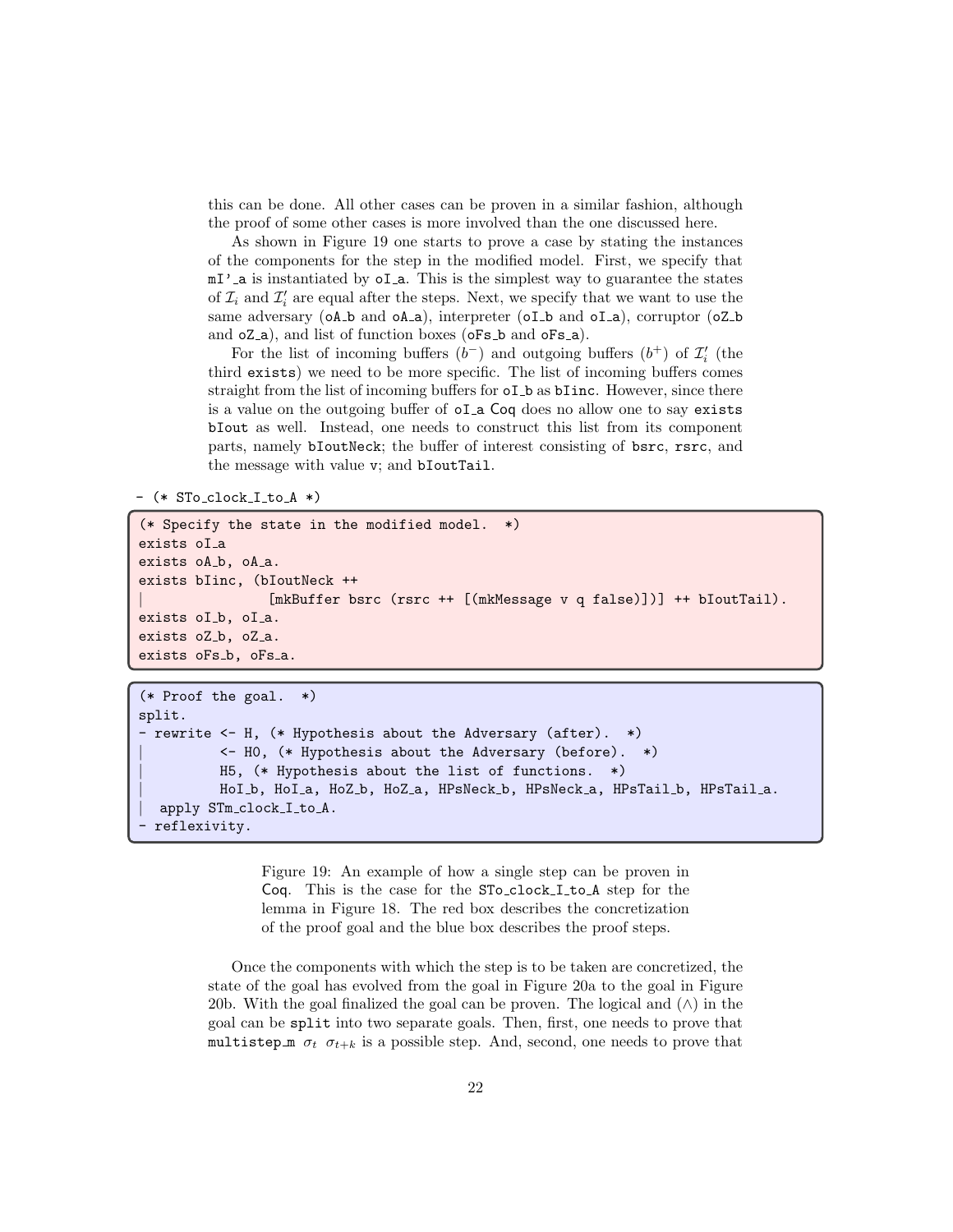the states of  $\mathcal{I}_i$  and  $\mathcal{I}'_i$  are the same after the respective steps (oI\_a.(i\_state)  $=$   $mI'_{a}.(i_{state})$ .

To prove the first goal, one first rewrites the goal with several hypotheses. These hypotheses are generated by Coq from the step in the original model. For example, hypothesis H0 and H in this example contain the complete state of  $\mathcal A$ before and after (respectively) the step as taken. After performing the rewrites, the goal evolves to what is shown in Figure [20c.](#page-23-0) Now, the goal describes exactly the step STm\_clock\_I\_to\_A, hence we apply that step to the goal state and find that it is now proven.<sup>[12](#page-22-1)</sup>

Next, one needs to prove that the states of  $\mathcal{I}_i$  and  $\mathcal{I}'_i$  are the same after the respective steps, as shown in Figure [20d.](#page-23-0) Since the first exists allows one to specify what  $\mathcal{I}'_i$  is after the step is taken, and we specified that it is  $oI_a$ , it is trivial to show that  $oI_a$ . (i\_state) =  $oI_a$ . (i\_state). In Coq one uses the reflexivity tactic for this.

Hence, it is now proven that whenever  $A$  in the original model performs the step STo clock I to A, a semi-simplistic adversary in the modified model can perform the step  $STm\_clock\_I\_to\_A$  to keep  $\mathcal{I}_i$  and  $\mathcal{I}'_i$  synchronized. To proof the full lemma, one needs to show a proof like this exists for every step defined in the original model (see Section [4.2.2\)](#page-14-1).

## <span id="page-22-0"></span>5 Discussion

Design choices The general approach in the design process was to define a step-relation over the entire protocol state. This was suggested by K. Apinis and is inspired by the small-step semantics of simply-typed lambda calculus [\[4,](#page-25-4) [5\]](#page-25-3). This is not the only valid modelling strategy in Coq. Various programming constructs are available in Coq and other approaches might be (more) suitable. For example, one could define advancing the protocol using inductive definitions and fixpoint operators instead.

The final product described here could have small design changes as well. For example, the step-relations for the two models have quite some similarity (as evidenced by Appendix [A\)](#page-26-0). This is a result of the models (and adversaries) being defined as a separate Record between the two. Using a different design it might be possible to reduce the amount of replication.

Drawbacks The current modelling in Coq has some notable drawbacks. First, there is no guarantee that the step-relations that have been defined accurately capture all possible steps in the respective models. On the plus, side it is relatively easy to add new steps to the step-relations and update the proofs accordingly. Second, the step-relations are rather specific and prone to errors. For example, each buffer is modelled twice (one incoming and one outgoing buffer) and Coq provides no guarantee that a connected pair of buffers  $(b_k^-, b_k^+)$  stay

<span id="page-22-1"></span> $12$ This is simplified to hide details about multistep, which is beyond the scope of the present work.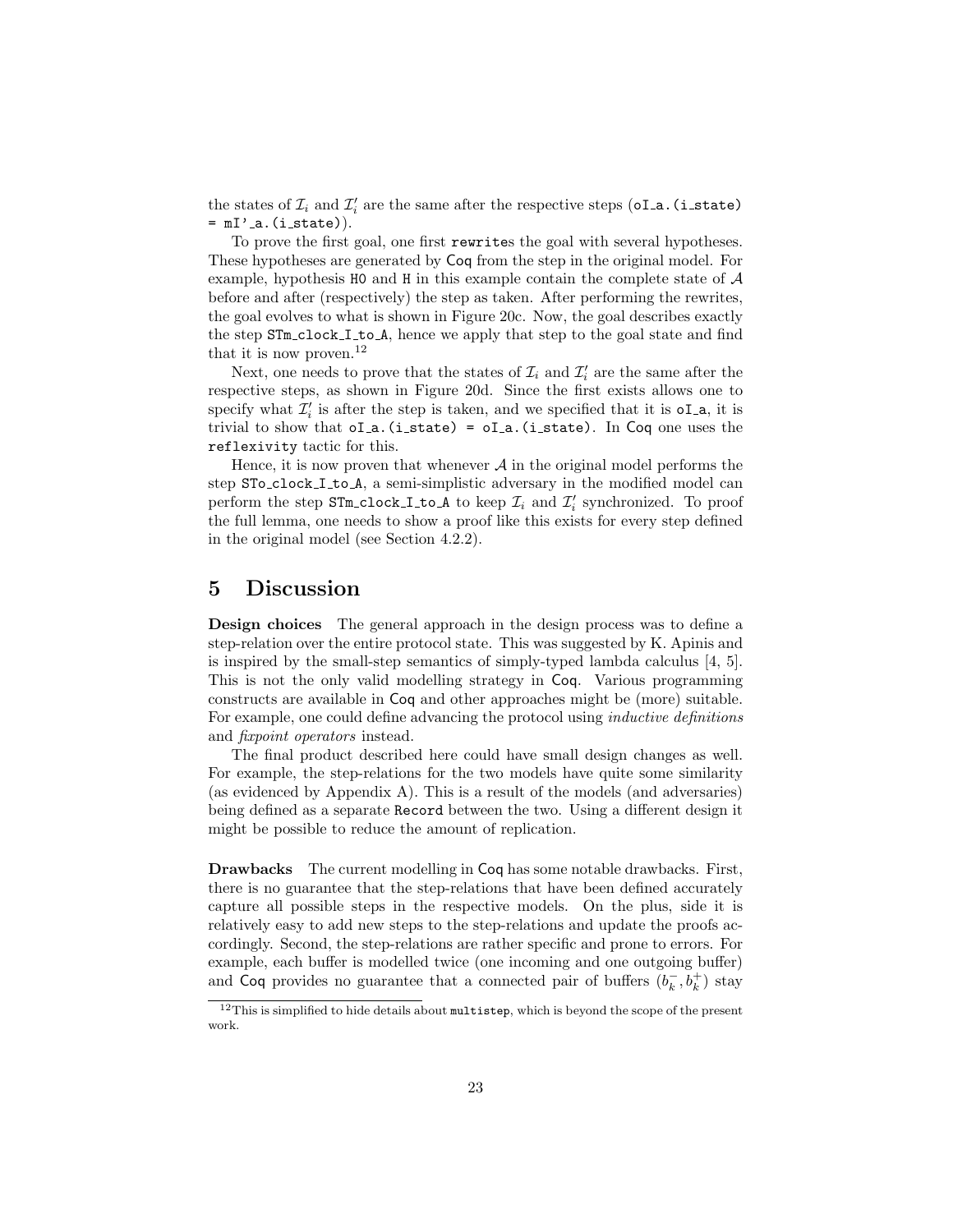```
exists (mI'_a : Interpreter) (mA'_b mA'_a : Adversary) (mI'inc_b mI'out_b : list Buffer)
(mI b mI a : Interpreter) (mZ b mZ a : Corruptor) (mFs b mFs a : list FunctionBox),
multistep m
{ A : = \{ A' : = mA' \_b \};I' := \{ i_state := sI; i_incoming := mI'inc_b; i_outgoing := mI'out_b \};
 Ps := PsNeck_b ++ [ { I := mI_b; Z := mZ_b } ] + PsTail_b;| Fs := mFs_b \}{ A := { A' : = mA'.a; I' := mI'.a } };Ps := PsNeck_a + f [ I := mI_a; Z := mZ_a ] + PsTail_a;| Fs := mFs_a \}\land ol_a.(i_state) = mI'_a.(i_state)
                                  (a) The initial goal state for Figure 19.
multistep m
{A := A' A' := \circ A_b;}I' := \{ i_state := sI; i_incoming := bIinc; i_outgoing := (bIoutNeck ++
          | [mkBuffer ilsrc bsrc (rsrc ++ [(mkMessage v q false)]) lsrc] ++ bIoutTail) } };
\text{Ps} := \text{PsNeck\_b} + \text{[} \{ I := oI_b; Z := oZ_b \} \text{++ PsTail\_b};| Fs := oFs_b \}{ A := { A' : = oA_a; I' := oI_a } };| Ps := PsNeck_a ++ [\{ I := oI_a; Z := oZ_a \}] ++ PsTail_a;
| Fs := oFs_a \}\land oI_a.(i_state) = oI_a.(i_state)
                                (b) The goal state after concretizing exists.
multistep m
```

```
{ A := { A' : = oA_b; I' := oI_a } };| Ps := PsNeck_a + f [{ I := oL_b; Z := oZ_b }] +f PsTail_a;
| Fs := oFs_a \}{ A := { A' : = oA_a; I' := oI_a } };| Ps := PsNeck_a ++ [\{ I := oI_a; Z := oZ_a \}] ++ PsTail_a;
| Fs := oFs_a \}
```
(c) The goal state after rewriting.

 $\land$  ola. (i\_state) = ola. (i\_state)

(d) The last goal state for the case in Figure [19.](#page-21-0)

Figure 20: The four intermediate goal states in Coq for proving the bisimulation of STo clock I to A.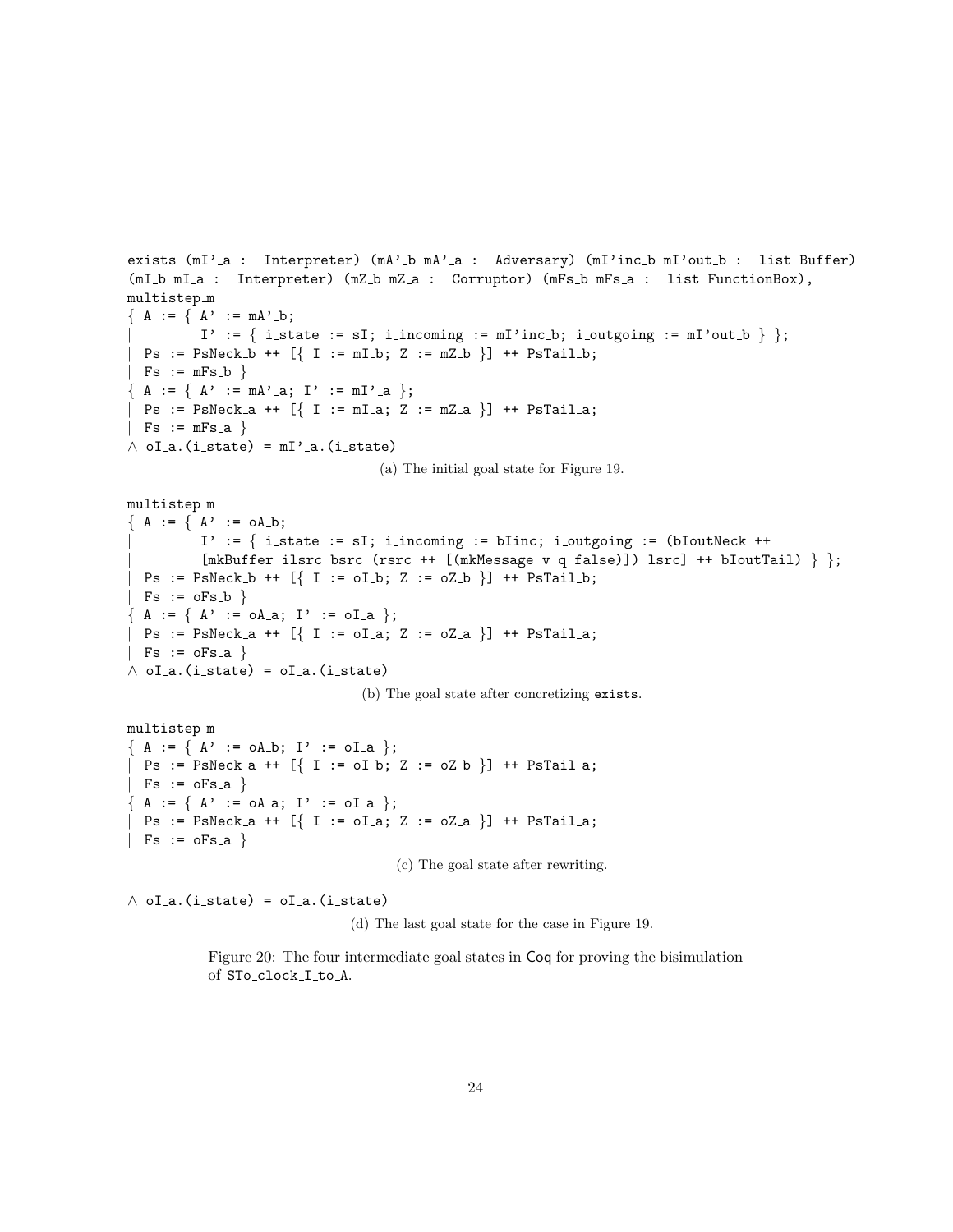synchronized. This limitation could potentially be resolved through a lemma that guarantees that any pair of buffers  $(b_k^-, b_k^+)$  always contain the same values.

Future work The final product of the present work is not a 100% accurate representation of Pfitzmann and Waidner's model. The shortcomings include:

- There is no step-relation in which an interpreter  $\mathcal{I}_i$  halts and no longer responds to any input. This could be modelled in two ways. The first possible implementation is a new boolean field in the  $\mathcal{I}_i$  Record that is true by default and can be changed, with a new step-relation  $ST\_clock\_Z_to\_I\_halt$ . to false. When the new field's value is false it is either impossible to clock to  $\mathcal{I}_i$  or upon receiving a new message it will not output a value. The second possible implementation is to have a new step-relation, ST clock Z to I halt, where the state of the protocol collapses into something unusable (e.g. the list of parties becomes an empty list). The latter is easier to add to the current Coq model.
- The modified model representing the model of Laur et al. currently has only a single copy of an  $\mathcal{I}'$  inside the composite adversary. A more accurate design would be to have a separate  $\mathcal{I}'_i$  for every party  $\mathcal{P}_i$ . Implementing this is somewhat challenging as it requires a one-to-one mapping between  $\mathcal{I}'_i$  and  $\mathcal{P}_i$ . This could be achieved by using a list of  $\mathcal{I}'$  and requiring that the index of  $\mathcal{I}'_i$  in this list corresponds to the index of  $\mathcal{P}_i$  in the list of parties.

Furthermore, Laur's work doesn't stop where the present work stops. The Coq model build can be utilized to analyze other aspects of Laur's work as well as prove other lemmas formally.

# <span id="page-24-0"></span>6 Conclusion

The results of the present work show that the particular lemma discussed does indeed hold. I.e. an adversary under the behaviour restrictions of a semisimplistic adversary (see Section [3.2\)](#page-2-1) in Pfitzmann and Waidner's model has equivalent adversarial capabilities as a behaviourally unrestricted adversary (w.r.t. the state of  $\mathcal{I}_i$  and  $\mathcal{I}'_i$ ). However, this results rests on the assumption that the Pfitzmann and Waidner's work, as well as Laur's work, was correctly and fully modelled in Coq.

# Acknowledgement

I would like S. Laur for their guidance and K. Apinis for answering questions regarding the Coq Proof Assistant.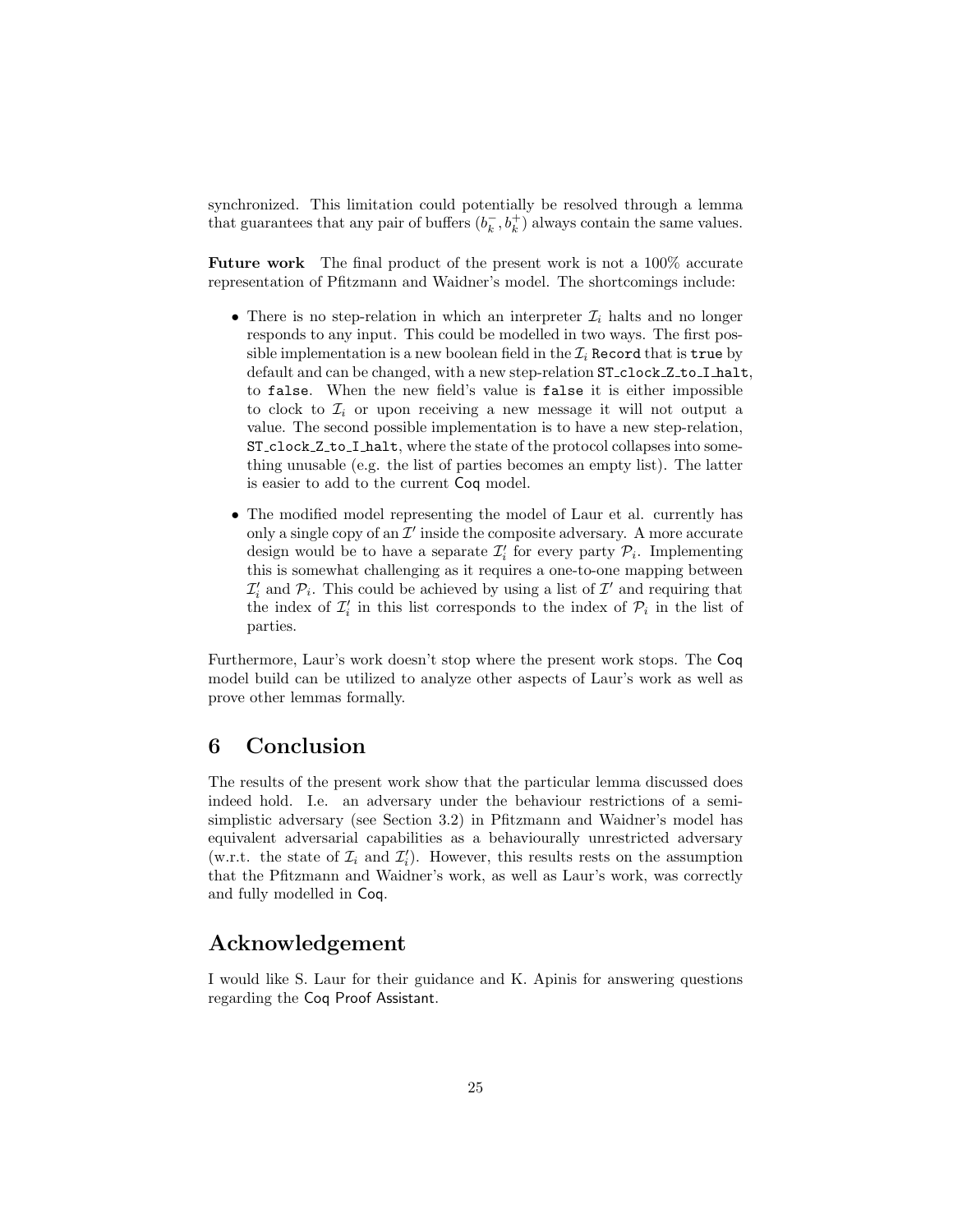# References

- <span id="page-25-2"></span>[1] Welcome! — the coq proof assistant. <https://coq.inria.fr/>. Accessed: 2019-11-11.
- <span id="page-25-1"></span>[2] Bruno Barras, Samuel Boutin, Cristina Cornes, Judicael Courant, Jean-Christophe Filliatre, Eduardo Gimenez, Hugo Herbelin, Gerard Huet, Cesar Munoz, Chetan Murthy, et al. The coq proof assistant reference manual: Version 6.1. 1997.
- <span id="page-25-0"></span>[3] Birgit Pfitzmann and Michael Waidner. A model for asynchronous reactive systems and its application to secure message transmission. In Proceedings 2001 IEEE Symposium on Security and Privacy. S&P 2001, pages 184–200. IEEE, 2000.
- <span id="page-25-4"></span>[4] Benjamin C Pierce and C Benjamin. Types and programming languages. MIT press, 2002.
- <span id="page-25-3"></span>[5] Benjamin C Pierce, Chris Casinghino, Marco Gaboardi, Michael Greenberg, Cătălin Hrițcu, Vilhelm Sjöberg, and Brent Yorgey. Software foundations. Webpage: http://www. cis. upenn. edu/bcpierce/sf/current/index. html, 2010.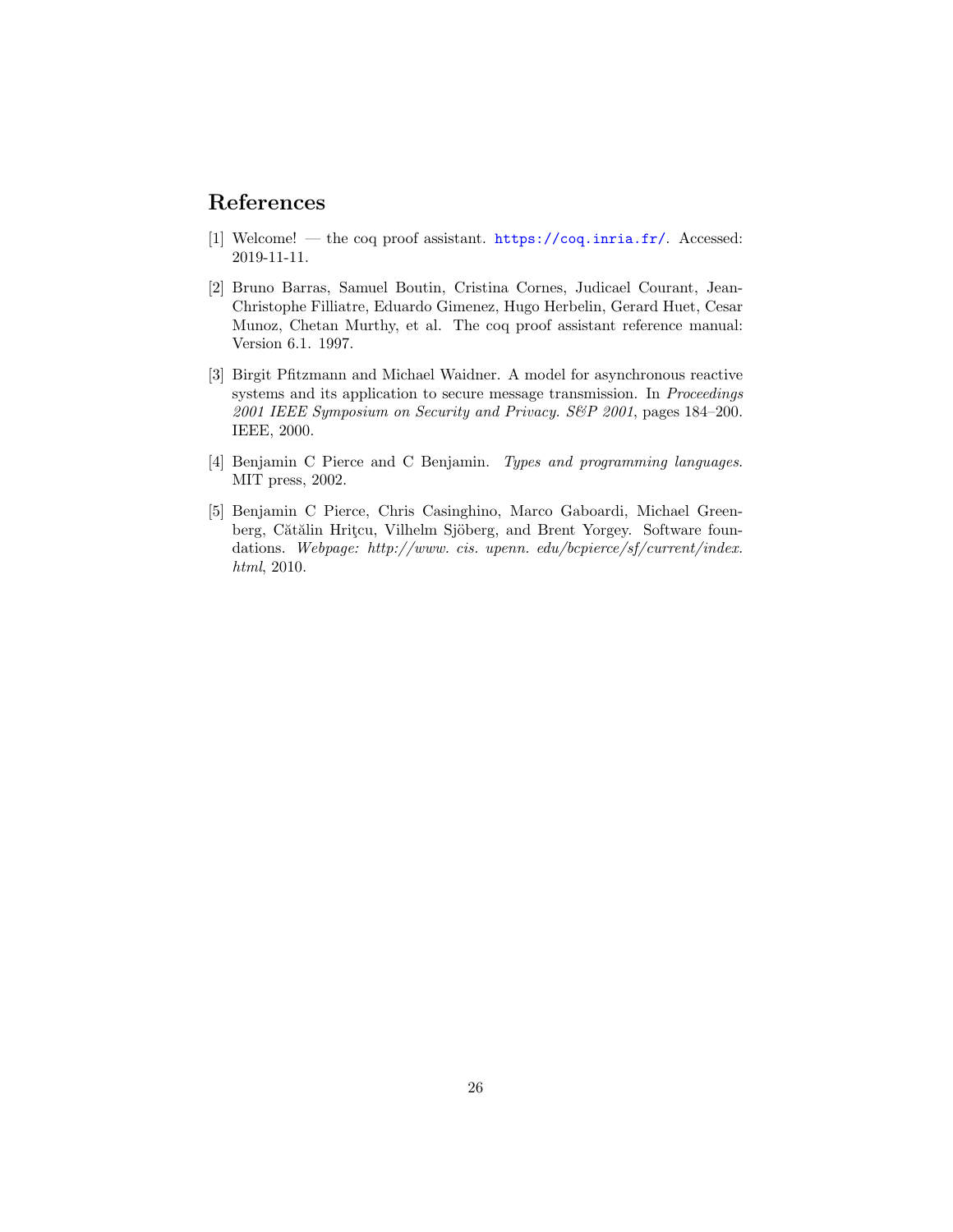# <span id="page-26-0"></span>A Description of All Steps in the Modified Model

# A.1 Modified steps

<span id="page-26-1"></span>In Table [3](#page-26-1) the first column gives the number of the requirement of a semisimplistic adversary that the modified step aims to satisfy.

| $^{\#}$        | Step name                | Precondition(s)                                                                                                                                          | Description                                                                                                                                                                                                                                                                                                                                                                                                                                                                                                                                                                                                 |
|----------------|--------------------------|----------------------------------------------------------------------------------------------------------------------------------------------------------|-------------------------------------------------------------------------------------------------------------------------------------------------------------------------------------------------------------------------------------------------------------------------------------------------------------------------------------------------------------------------------------------------------------------------------------------------------------------------------------------------------------------------------------------------------------------------------------------------------------|
| $\mathbf{1}$   | STm_clock_Z_to_F         | This step can only be taken<br>when all $\mathcal{P}_i$ that are corrupted<br>have all incoming buffers $b^-$<br>empty.                                  | Clock a value buffered in a $b_k^+$<br>of some $\mathcal{Z}_i$ to the respective $b_k^-$<br>of some $\mathcal{F}_j$ .                                                                                                                                                                                                                                                                                                                                                                                                                                                                                       |
| 1              | STm_clock_Z_to_F_compute | This step can only be taken<br>when all $\mathcal{P}_i$ that are corrupted<br>have all incoming buffers $b^-$<br>empty.                                  | Clock a value buffered in a $b_k^+$<br>of some $\mathcal{Z}_i$ to the respective $b_k^-$<br>of some $\mathcal{F}_j$ . This results in $\mathcal{F}_j$<br>computing and outputting an-<br>other value on all $b^+$ of $\mathcal{F}_j$ to<br>the respective $b^-$ of all (con-<br>nected) $\mathcal{Z}_i$ .                                                                                                                                                                                                                                                                                                   |
| $\overline{2}$ | STm_clock_F_to_I         | This step can only be taken<br>when $\mathcal{Z}_i$ is disabled and all $\mathcal{P}_i$<br>that are corrupted ave all in-<br>coming buffers $b^-$ empty. | Clocks a value buffered in a $b_k^+$<br>of some $\mathcal{F}_j$ to the respective $b_k^-$<br>of some $\mathcal{Z}_i$ and put it on a $b_l^{\uparrow}$<br>of $\mathcal{Z}_i$ to the respective $b_l^-$ of $\mathcal{I}_i$ .                                                                                                                                                                                                                                                                                                                                                                                  |
| 3              | STm_clock_F_to_I_corrupt | This step can only be taken<br>when $\mathcal{Z}_i$ is enabled.                                                                                          | Originally<br>named<br>STm_clock_F_to_A this<br>step<br>clocks a value buffered on a $b_k^+$<br>of some $\mathcal{F}_j$ to the respective<br>$b_k^-$ of $\mathcal{Z}_i$ . Next the value is put<br>on a $b_l^+$ of $\mathcal{Z}_i$ to the respective<br>$b_l^-$ of A and clocked so that<br>$A$ receives it. Next, the value<br>is clocked through a $b_m^+$ of A<br>to the respective $b_m^-$ of $\mathcal{Z}_i$ .<br>Finally, the value is put on a<br>$b_n^+$ of $\mathcal{Z}_i$ to the respective $b_n^-$<br>of $\mathcal{I}_i$ . This step can still only<br>be taken when $\mathcal{Z}_i$ is enabled. |
| 5              | STm_clock_Z_to_I         | This step can only be taken<br>when the value of the corrupt<br>flag of messages (see Figure 5)<br>equals the value of the query<br>flag.                | $Clock\ a\ message\ buffered\ in\ a$<br>$b_k^+$ of some $\mathcal{Z}_i$ to the respective<br>$b_k^-$ of $\mathcal{I}_i$ . This results in $\mathcal{I}_i$ com-<br>puting and outputting another<br>message on a $b_l^+$ of $\mathcal{I}_i$ to the re-<br>spective $b_l^-$ of $\mathcal{Z}_i$ .                                                                                                                                                                                                                                                                                                              |

Table 3: All modified steps for the modified model.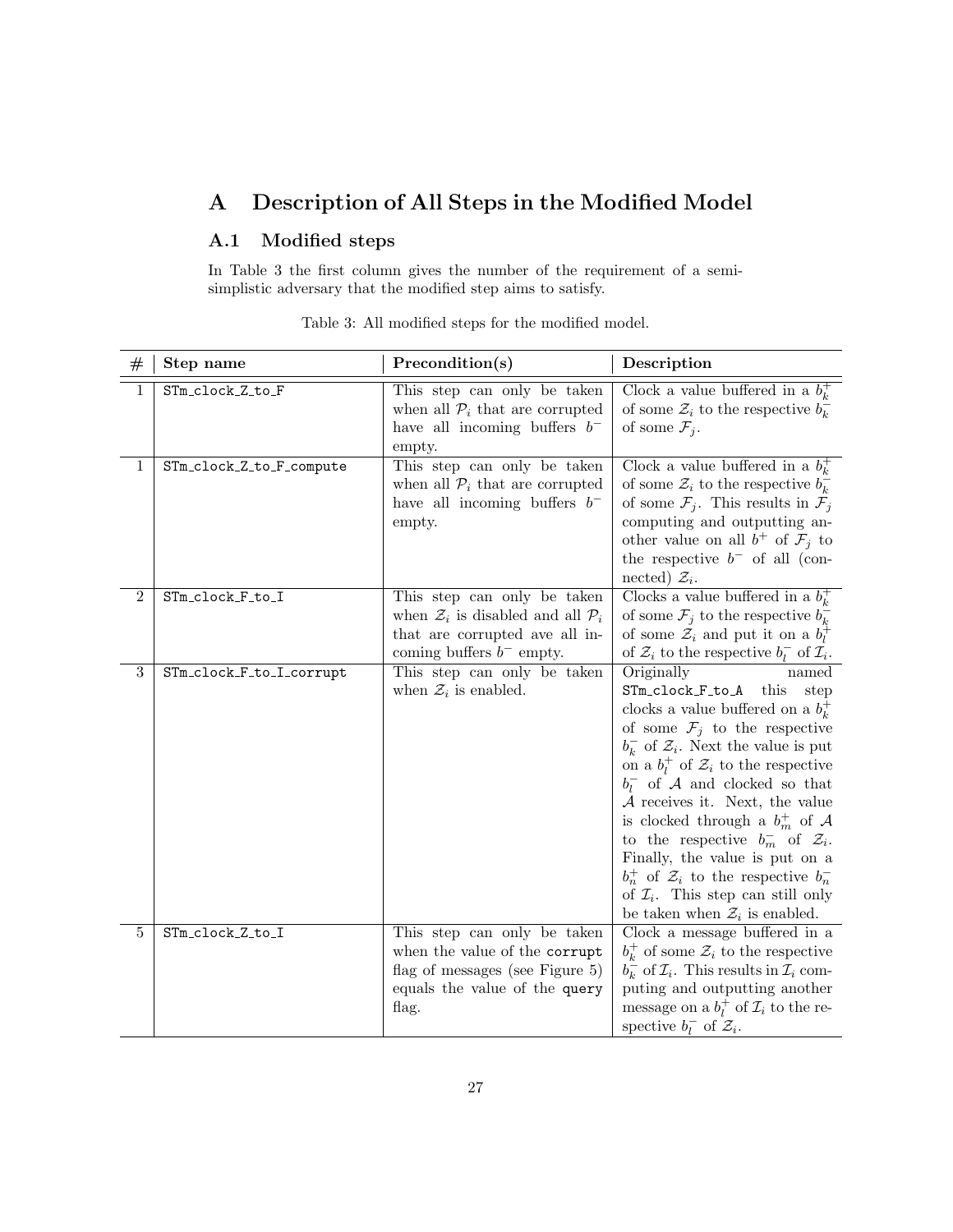Table 3: All modified steps for the modified model.

| #           | Step name        | Precondition(s)                                                                                                                                                                                                                                                              | Description                                                                            |
|-------------|------------------|------------------------------------------------------------------------------------------------------------------------------------------------------------------------------------------------------------------------------------------------------------------------------|----------------------------------------------------------------------------------------|
| $5^{\circ}$ | STm_clock_A_to_I | This step can only be taken   Clock a message buffered in a<br>value of the corrupt flag of some $\mathcal{Z}_i$ and put it on a $b_i^+$ of<br>messages (see Figure 5) equals $\mathcal{Z}_i$ to the respective $b_i^-$ of $\mathcal{I}_i$ .<br>the value of the query flag. | when $\mathcal{Z}_i$ is enabled and the $\mid b_k^+$ of A to the respective $b_k^-$ of |

# A.2 New steps

Table 4: Internal communication steps for a semi-simplistic adversary.

| Step name                | Precondition(s) | Description                                                                                                                                                    |
|--------------------------|-----------------|----------------------------------------------------------------------------------------------------------------------------------------------------------------|
| $STm$ clock $A'$ to $I'$ | None.           | Clock a message buffered in a $bk+$ of $A'$ to the respective $bk-$<br>of $\mathcal{I}'_i$ . This results in $\mathcal{I}'_i$ computing and outputting another |
|                          |                 | message on a $b_l^+$ of $\mathcal{I}'_i$ to the respective $b_l^-$ of $\mathcal{A}'$ .                                                                         |
| $STM\_clock\_I'.to_A'$   | None.           | Clock a message buffered in a $b_k^+$ of $\mathcal{I}'_i$ to the respective $b_k^-$                                                                            |
|                          |                 | of $A'$ .                                                                                                                                                      |
| $STM_A$ ' new value      | None.           | Let $A$ produce any new message containing a value and put                                                                                                     |
|                          |                 | it on a $b_k^+$ of A to the respective $b_k^-$ of $\mathcal{I}'_i$ .                                                                                           |
| $STM_A$ ' new query      | None.           | Let $A$ produce any new message containing a query and put                                                                                                     |
|                          |                 | it on a $b_k^+$ of A to the respective $b_k^-$ of $\mathcal{I}'_i$ .                                                                                           |

# A.3 Unmodified steps

|  |  | Table 5: All unmodified steps for the modified model. |  |  |  |  |  |
|--|--|-------------------------------------------------------|--|--|--|--|--|
|--|--|-------------------------------------------------------|--|--|--|--|--|

| Step name        | Precondition(s)                                                  | Description                                                                                                                                                                                                      |
|------------------|------------------------------------------------------------------|------------------------------------------------------------------------------------------------------------------------------------------------------------------------------------------------------------------|
| STm_clock_I_to_F | This step can only be taken when $\mathcal{Z}_i$ is<br>disabled. | Clock a value buffered in a $b_k^+$ of some<br>$\mathcal{I}_i$ to the respective $b_k^-$ of $\mathcal{Z}_i$ and put<br>it on a $b_l^+$ of $\mathcal{Z}_i$ to the respective $b_l^-$ of<br>some $\mathcal{F}_i$ . |
| STm_clock_I_to_A | This step can only be taken when $\mathcal{Z}_i$ is<br>enabled.  | Clock a message buffered in a $bk+$ of<br>some $\mathcal{I}_i$ to the respective $b_k^-$ of $\mathcal{Z}_i$ and<br>put it on a $b_l^+$ of $\mathcal{Z}_i$ to the respective $b_l^-$<br>of $A$ .                  |
| STm_clock F_to_A | This step can only be taken when $\mathcal{Z}_i$ is<br>enabled.  | Clock a value buffered in a $bk+$ of some<br>$\mathcal{F}_i$ to the respective $b_k^-$ of some $\mathcal{Z}_i$ and<br>put it on a $b_l^+$ of $\mathcal{Z}_i$ to the respective $b_l^-$<br>of $A$ .               |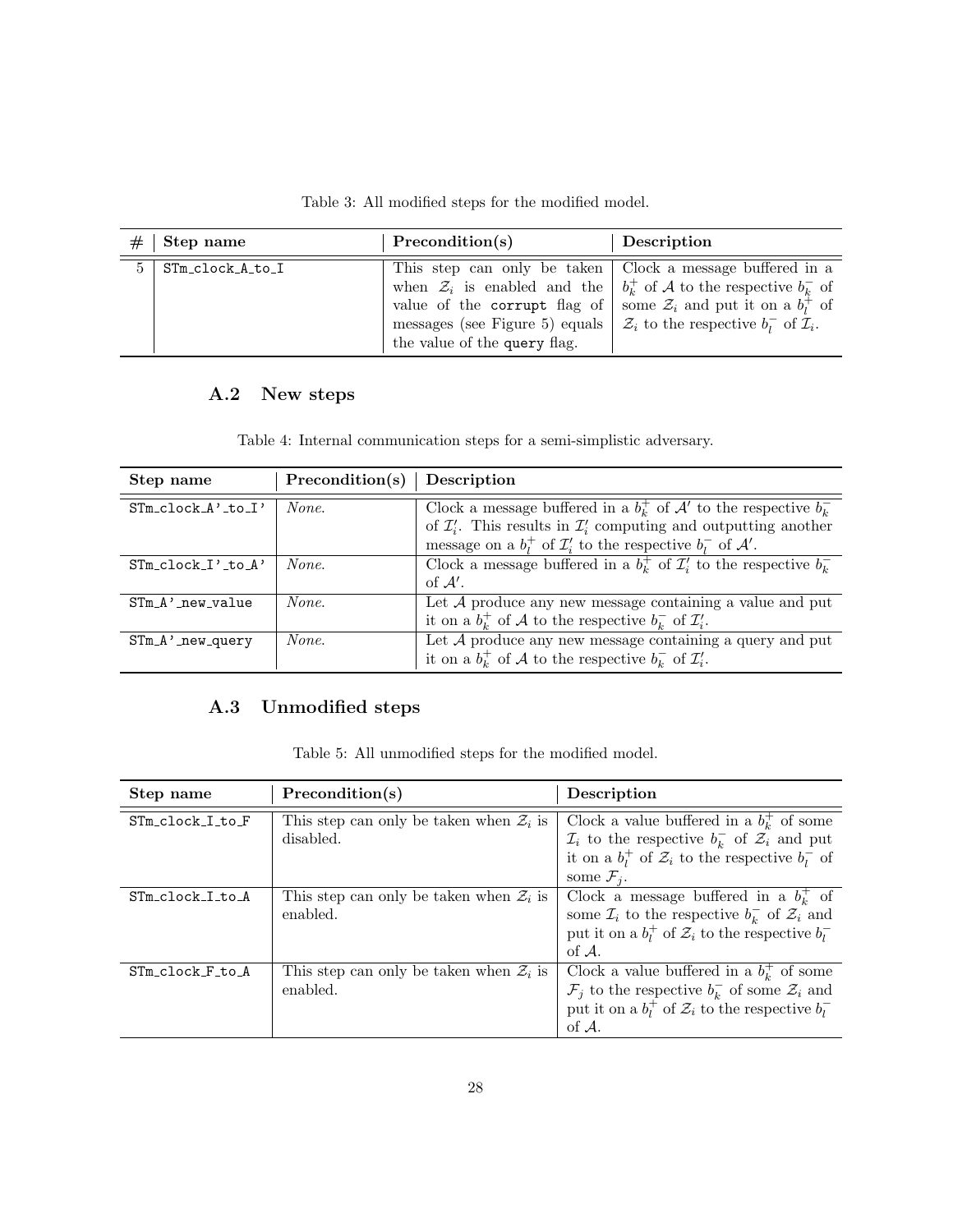| Step name         | Precondition(s)                                     | Description                                                     |
|-------------------|-----------------------------------------------------|-----------------------------------------------------------------|
| STm_clock_Z_to_A  | This step can only be taken when $\mathcal{Z}_i$ is | Clock a message buffered in a $bk+$ of                          |
|                   | enabled.                                            | some $\mathcal{Z}_i$ to the respective $b_i^-$ of A.            |
| STm clock A to F  | This step can only be taken when $\mathcal{Z}_i$ is | Clock a value buffered in a $bk+$ of A to                       |
|                   | enabled.                                            | the respective $b_k^-$ of some $\mathcal{Z}_i$ and put          |
|                   |                                                     | it on a $b_l^+$ of $\mathcal{Z}_i$ to the respective $b_l^-$ of |
|                   |                                                     | some $\mathcal{F}_i$ .                                          |
| $STM_A_new_query$ | This step can only be taken when $\mathcal{Z}_i$ is | Let $A$ produce any new message con-                            |
|                   | enabled.                                            | taining a query and put it on a $bk+$ of A                      |
|                   |                                                     | to the respective $b_k^-$ of some $\mathcal{Z}_i$ .             |
| STm_A_new_value   | This step can only be taken when $\mathcal{Z}_i$ is | Let $A$ produce any new message con-                            |
|                   | enabled.                                            | taining a value and put it on a $bk+$ of A                      |
|                   |                                                     | to the respective $b_k^-$ of some $\mathcal{Z}_i$ .             |
| STm_corrupt_party | This step can only be taken when $\mathcal{Z}_i$ is | Let $A$ corrupt a previously uncorrupt                          |
|                   | disabled.                                           | party $\mathcal{P}_i$ .                                         |

Table 5: All unmodified steps for the modified model.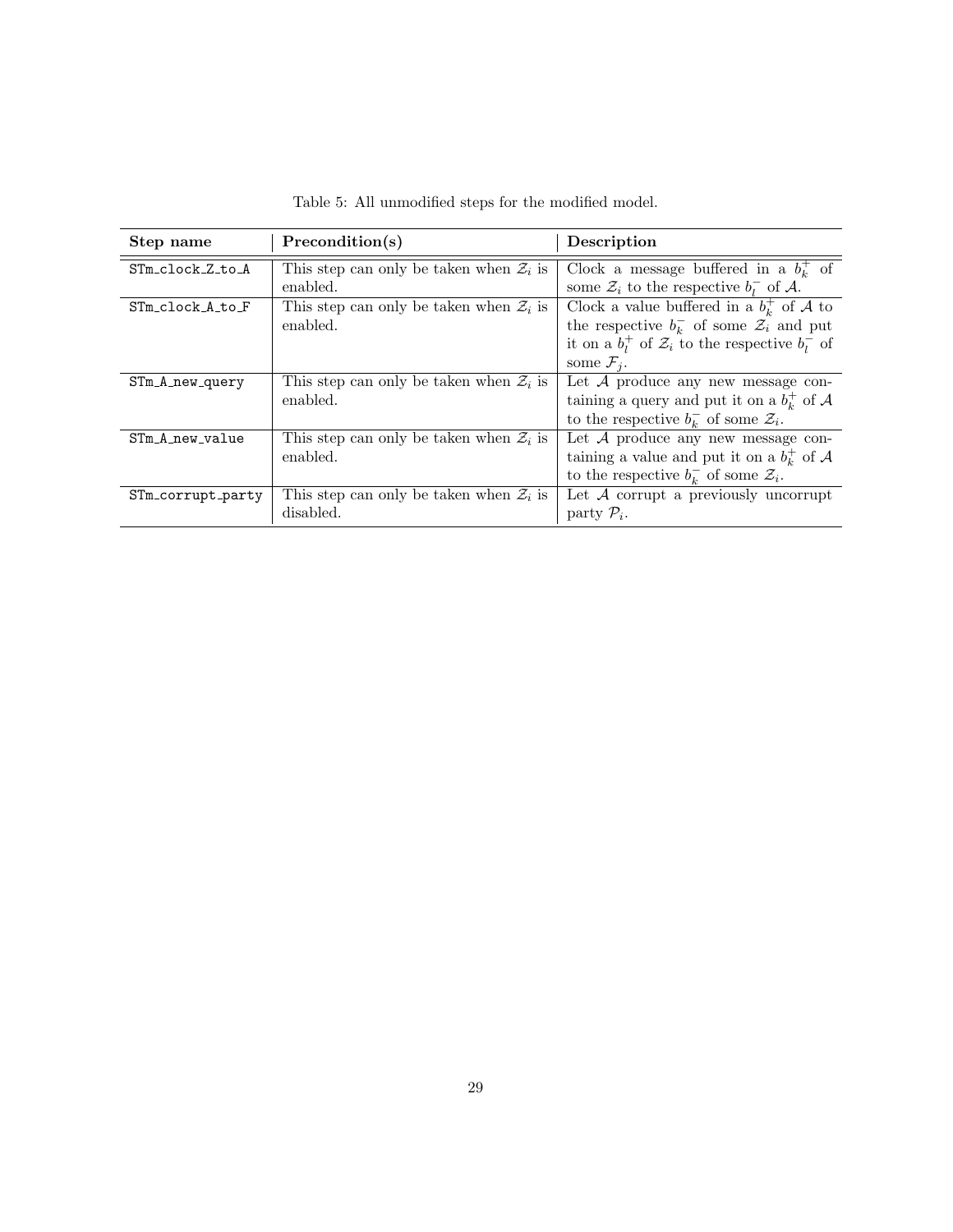# B Abbreviations Used in Coq Code

| Abbriviation         | Full                                  | Description                                               |
|----------------------|---------------------------------------|-----------------------------------------------------------|
| mkAdversary          | Make Adversary                        | Constructor for the A Record.                             |
| mkBuffer             | Make Buffer                           | Constructor for the buffer Record.                        |
| mkCompositeAdversary | Make Composite Adversary              | Constructor for the composite<br>$\mathcal{A}$            |
|                      |                                       | Record.                                                   |
| mkCorruptor          | Make Corruptor                        | Constructor for the $\mathcal{Z}_i$ Record.               |
| mkFunctionBox        | Make Function Box                     | Constructor for the $\mathcal{F}_i$ Record.               |
| mkInterpreter        | Make Interpreter                      | Constructor for the $\mathcal{I}_i$ Record.               |
| mkMessage            | Make Message                          | Constructor for the message Record.                       |
| mkParty              | Make Party                            | Constructor for the $\mathcal{P}_i$ Record.               |
| mkState              | Make State                            | Constructor for the state Record.                         |
| a_state              | Adversary State                       | The state of the A Record.                                |
| a_incoming           | <b>Adversary Incoming Buffers</b>     | The list of incoming of the $A$ Record.                   |
| a_outgoing           | <b>Adversary Outgoing Buffers</b>     | The list of outgoing of the $A$ Record.                   |
| f_state              | Function Box State                    | The state of the $\mathcal{F}_i$ Record.                  |
| ${\tt f\_incoming}$  | Function Box Incoming Buffers         | The list of incoming of the $\mathcal{F}_j$ Record.       |
| f_outgoing           | Function Box Outgoing Buffers         | The list of outgoing of the $\mathcal{F}_j$ Record.       |
| <i>i_state</i>       | Interpreter State                     | The state of the $\mathcal{I}_i$ Record.                  |
| i_incoming           | Interpreter Incoming Buffers          | The list of incoming of the $\mathcal{I}_i$ Record.       |
| i_outgoing           | <b>Interpreter Outgoing Buffers</b>   | The list of outgoing of the $\mathcal{I}_i$ Record.       |
| z_incoming           | <b>Corruptor Incoming Buffers</b>     | The list of incoming of the $\mathcal{Z}_i$ Record.       |
| z_outgoing           | Corruptor Outgoing Buffers            | The list of outgoing of the $\mathcal{Z}_i$ Record.       |
| Ps                   | Parties                               | A list of parties $P_i$ .                                 |
| PsNeck               | Parties Neck                          | The neck (first $l < n$ elemens) of a list                |
|                      |                                       | of parties $P_i$ (of length <i>n</i> ).                   |
| PsNeck               | Parties Tail                          | The tail (last $l < n$ elemens) of a list of              |
|                      |                                       | parties $P_i$ (of length <i>n</i> ).                      |
| Fs                   | Parties                               | A list of function boxes $\mathcal{F}_j$ .                |
| FsNeck               | <b>Function Boxes Neck</b>            | The neck (first $l < n$ elemens) of a list                |
|                      |                                       | of function boxes $\mathcal{F}_j$ (of length <i>n</i> ).  |
| FsNeck               | <b>Function Boxes Tail</b>            | The tail (last $l < n$ elemens) of a list of              |
|                      |                                       | function boxes $\mathcal{F}_j$ (of length <i>n</i> ).     |
| bZincNeck            | Buffers $\mathcal{Z}_i$ Incoming Neck | The neck (first $l \leq n$ elemens) of the                |
|                      |                                       | list of incoming buffers $b^-$ of a $\mathcal{Z}_i$ (of   |
|                      |                                       | length $n$ ).                                             |
| bZincTail            | Buffers $\mathcal{Z}_i$ Incoming Tail | The tail (last $l < n$ elemens) of the list               |
|                      |                                       | of incoming buffers $b^-$ of a $\mathcal{Z}_i$ (of length |
|                      |                                       | n).                                                       |

Table 6: All abbreviations used in Coq code that are present in this paper.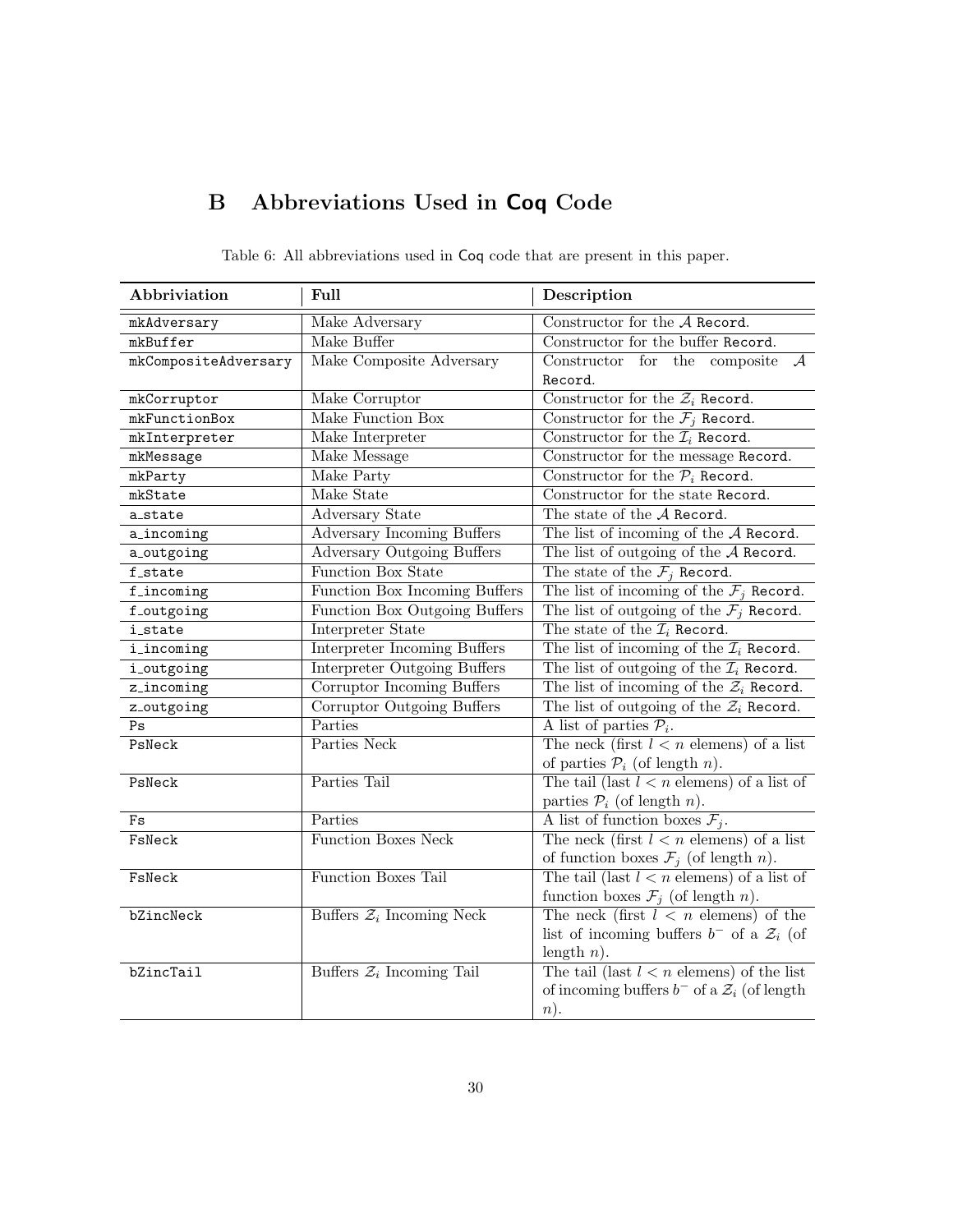| Abbriviation   | Full                                  | Description                                                                                                             |
|----------------|---------------------------------------|-------------------------------------------------------------------------------------------------------------------------|
| bZoutNeck      | Buffers $\mathcal{Z}_i$ Outgoing Neck | The neck (first $l \leq n$ elemens) of the<br>list of outgoing buffers $b^+$ of a $\mathcal{Z}_i$ (of<br>length $n$ ).  |
| bZoutTail      | Buffers $\mathcal{Z}_i$ Outgoing Tail | The tail (last $l < n$ elemens) of the list<br>of outgoing buffers $b^+$ of a $\mathcal{Z}_i$ (of length<br>$n$ ).      |
| blinc          | Buffers $\mathcal{I}_i$ Incoming      | The list of incoming buffers $b^-$ of an $\mathcal{I}_i$<br>(of length $n$ ).                                           |
| bIincNeck      | Buffers $\mathcal{I}_i$ Incoming Neck | The neck (first $l \leq n$ elemens) of the<br>list of incoming buffers $b^-$ of an $\mathcal{I}_i$ (of<br>length $n$ ). |
| blineTail      | Buffers $\mathcal{I}_i$ Incoming Tail | The tail (last $l \leq n$ elemens) of the<br>list of incoming buffers $b^-$ of an $\mathcal{I}_i$ (of<br>length $n$ ).  |
| bIoutNeck      | Buffers $\mathcal{I}_i$ Outgoing Neck | The neck (first $l \leq n$ elemens) of the<br>list of outgoing buffers $b^+$ of an $\mathcal{I}_i$ (of<br>length $n$ ). |
| bIoutTail      | Buffers $\mathcal{I}_i$ Outgoing Tail | The tail (last $l \leq n$ elemens) of the<br>list of outgoing buffers $b^+$ of an $\mathcal{I}_i$ (of<br>length $n$ ).  |
| sIreceived     | State $\mathcal{I}_i$ Received        | The list of elements received by an $\mathcal{I}_i$ .                                                                   |
| sISend         | State $\mathcal{I}_i$ Send            | The list of elements send by an $\mathcal{I}_i$ .                                                                       |
| bsrc           | <b>Buffered</b> source                | The buffered values from which a value<br>is coming in a step.                                                          |
| rsrc           | Received source                       | The received values from which a value<br>is coming in a step.                                                          |
| btar           | Buffered target                       | The buffered values to which a value is<br>going in a step.                                                             |
| rtar           | Received target                       | The received values to which a value is<br>going in a step.                                                             |
| vinp           | Value input                           | The value that is the input in a step.                                                                                  |
| vout           | Value output                          | The value that is the output in a step.                                                                                 |
| $oA_b$         | Original A before                     | The instance of $A$ in the original model<br>before the step was applied.                                               |
| $oA_a$         | Original $A$ after                    | The instance of $A$ in the original model<br>after the step was applied.                                                |
| oL             | Original $\mathcal{I}_i$ before       | The instance of $\mathcal{I}_i$ in the original model<br>before the step was applied.                                   |
| O <sub>A</sub> | Original $\mathcal{I}_i$ after        | The instance of $\mathcal{I}_i$ in the original model<br>after the step was applied.                                    |

Table 6: All abbreviations used in Coq code that are present in this paper.